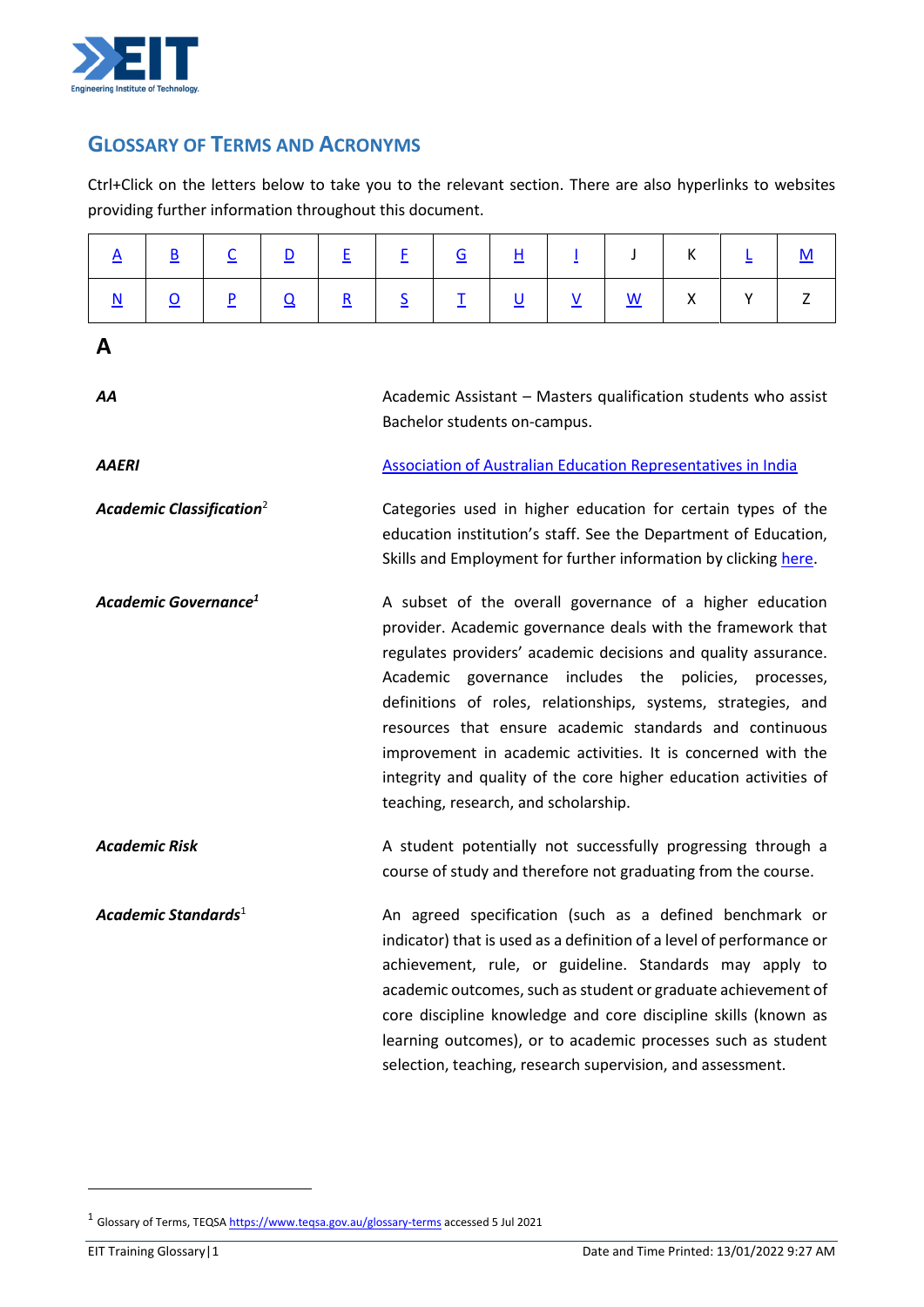

| <b>Academic Staff</b>    | A member of staff of a higher education provider who is<br>appointed wholly or principally to undertake a teaching and/or<br>research function.                                                                                                                                                                                                                                                                                                  |
|--------------------------|--------------------------------------------------------------------------------------------------------------------------------------------------------------------------------------------------------------------------------------------------------------------------------------------------------------------------------------------------------------------------------------------------------------------------------------------------|
| <b>Access and Equity</b> | The policies and approaches aimed at ensuring that VET is<br>responsive to the individual needs of clients whose age, gender,<br>cultural or ethnic background, disability, sexuality, language<br>skills, literacy or numeracy level, unemployment, imprisonment,<br>or remote location may present a barrier to access, participation<br>and the achievement of suitable outcomes. See also Vocational<br><b>Education and Training (VET).</b> |
| <b>Accreditation</b>     | The process of formal recognition of a course by the State or<br>Territory course accrediting body in line with the Standards for<br>State and Territory Registering Bodies or Standards for State and<br>Territory Course Accrediting Bodies.                                                                                                                                                                                                   |
| <b>Accredited Course</b> | A structured sequence of VET that has been accredited by a<br>State's or Territory's course accrediting body and leads to an AQF<br>qualification or statement of attainment. See also AQF and<br><b>Vocational Education and Training (VET).</b>                                                                                                                                                                                                |
| <b>ACPET</b>             | <b>Australian Council for Private Education and Training (ACPET) is</b><br>the peak body representing the private education and training<br>sector in Australia.                                                                                                                                                                                                                                                                                 |
| <b>ACFS</b>              | "The Australian Core Skills Framework (ACSF) is a tool which<br>assists both specialist and non-specialist English language,<br>literacy and numeracy practitioners describe an individual's<br>performance in the five core skills of learning, reading, writing,<br>oral communication and numeracy."                                                                                                                                          |
|                          | Extracted from the <b>DESE</b> website, 21 Feb 2022.                                                                                                                                                                                                                                                                                                                                                                                             |
| <b>Advanced Standing</b> | Advanced standing is a form of credit for any previous learning.<br>Articulation Arrangements, Credit<br>also<br>Transfer,<br>See<br><b>Recognition of Prior Learning (RPL).</b>                                                                                                                                                                                                                                                                 |
| <b>Advertising</b>       | The placement of announcements and persuasive messages in<br>time or space purchased in any of the mass media by business<br>firms, non-profit organizations, government agencies, and<br>individuals who seek to inform and/ or persuade members of a<br>particular target market or audience about their products,<br>services, organizations, or ideas.                                                                                       |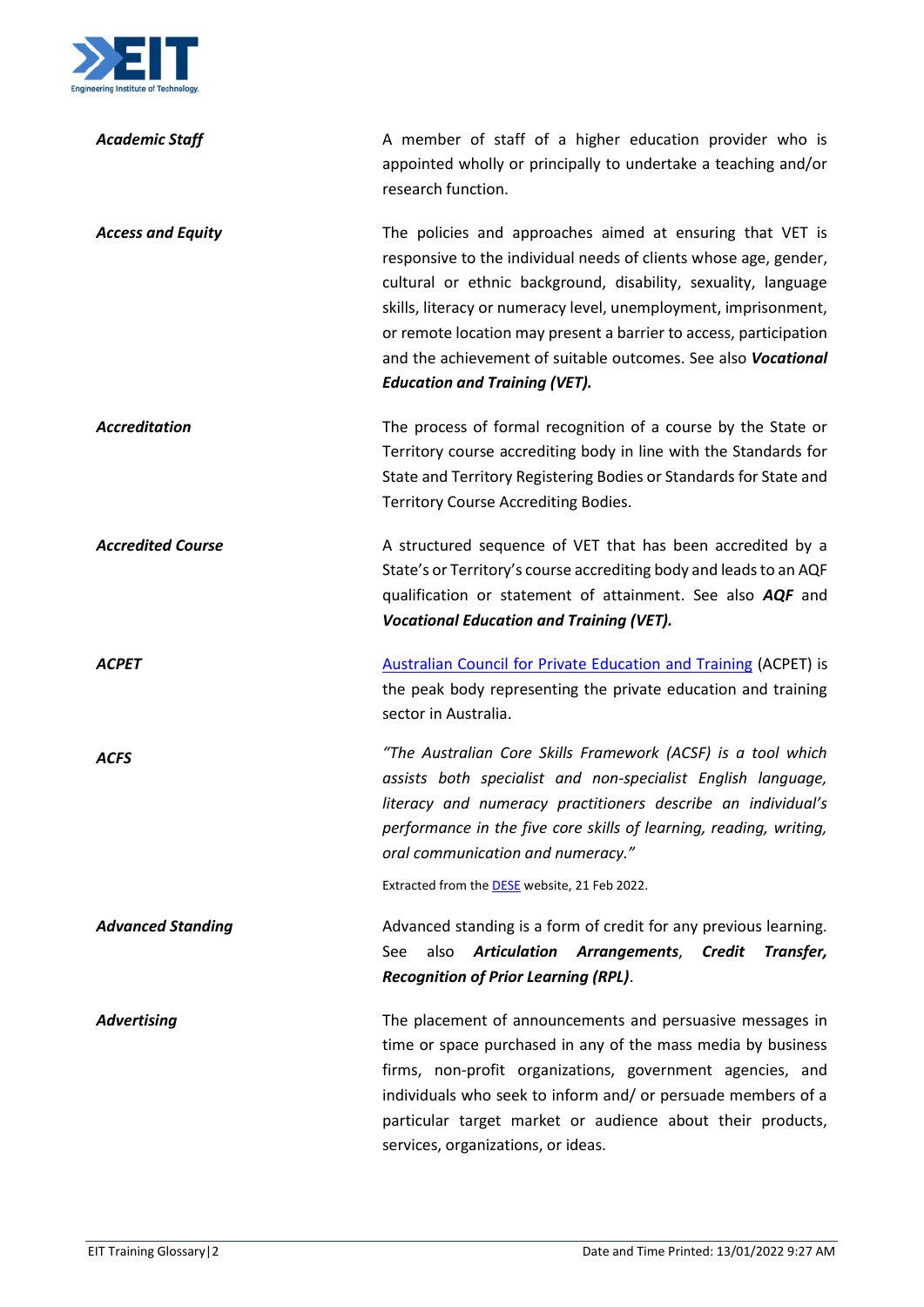

| <b>AISC</b>                            | The Australian Industry and Skills Committee (AISC) was<br>established by the COAG Industry and Skills Council in May 2015<br>to give industry a formal, expanded role in policy direction and<br>decision-making for the vocational education and training sector.                                                                                                                                             |
|----------------------------------------|-----------------------------------------------------------------------------------------------------------------------------------------------------------------------------------------------------------------------------------------------------------------------------------------------------------------------------------------------------------------------------------------------------------------|
| <b>Appeal</b>                          | When a student or staff member or stakeholder of the RTO or<br>another interested party disputes a decision arising from a<br>complaint, an assessment decision, or another decision made by<br>the RTO. See also Complaint, Assessment Decision / Judgement<br>and Registered Training Organisation (RTO).                                                                                                     |
| <b>Appeals Process</b>                 | A course of action taken by a client of an RTO or other interested<br>party where a decision made by the RTO is disputed. This may be<br>regarding an assessment decision or any other aspect of an RTO's<br>operations. See also Assessment Decision / Judgement and<br><b>Registered Training Organisation (RTO).</b>                                                                                         |
| <b>Approved Course</b>                 | A course that is listed on the VET Student Loans (Courses and<br>Loan Caps) Determination 2016 legislative instrument.                                                                                                                                                                                                                                                                                          |
| AQF                                    | Australian Qualifications Framework is the framework for<br>regulated qualifications in the Australian education and training<br>system, as agreed by the Commonwealth, State and Territory<br>ministerial council with responsibility for higher education. It<br>incorporates the qualifications from each education and training<br>sector into a single comprehensive national qualifications<br>framework. |
| <b>AQF Certification Documentation</b> | The set of official documents that confirms that an AQF<br>qualification or statement of attainment has been completed<br>and awarded to an individual. See also AQF.                                                                                                                                                                                                                                           |
| <b>AQF Qualification</b>               | An AQF qualification type endorsed in a training package or<br>accredited in a VET accredited course. See also AQF.                                                                                                                                                                                                                                                                                             |
| <b>Articulation Arrangements</b>       | Enables students to progress from a completed qualification to<br>another with admission and/or credit in a defined qualification<br>pathway. See also Credit Transfer.                                                                                                                                                                                                                                         |
| <b>ASQA</b>                            | The Australian Skills Quality Authority (ASQA) is the national<br>regulator for Australia's vocational education and training<br>sector.                                                                                                                                                                                                                                                                        |
|                                        | ASQA regulates courses and training providers to ensure<br>nationally approved quality standards are met.                                                                                                                                                                                                                                                                                                       |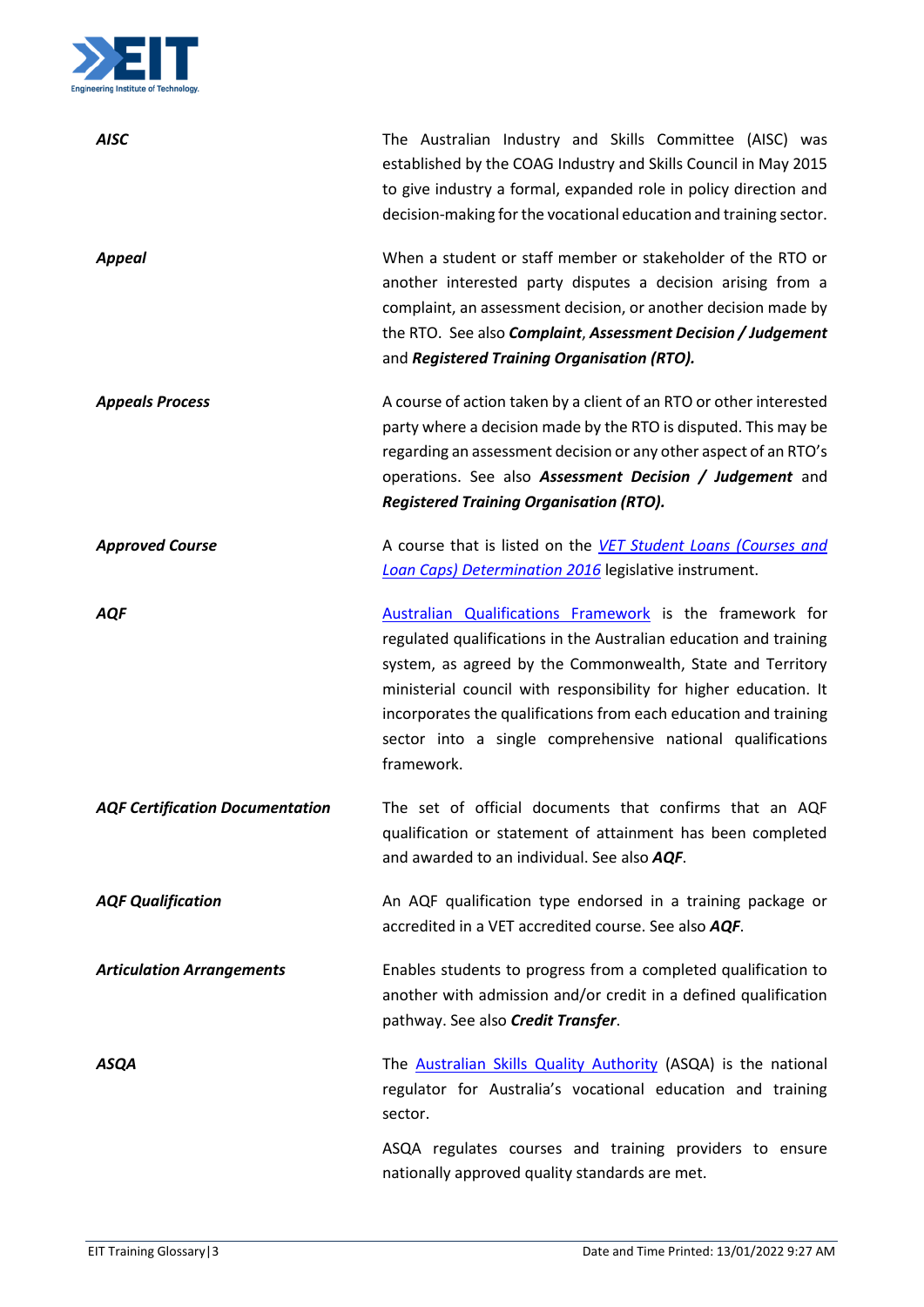

| Assessment                             | The process of collecting evidence and making judgements on<br>whether competency has been achieved to confirm that a<br>learner can perform to the standard required in the workplace,<br>as specified in a training package or VET accredited course. See<br>also Assessment Decision / Judgement and Vocational<br><b>Education and Training (VET).</b>                                                |
|----------------------------------------|-----------------------------------------------------------------------------------------------------------------------------------------------------------------------------------------------------------------------------------------------------------------------------------------------------------------------------------------------------------------------------------------------------------|
| <b>Assessment Context</b>              | The environment in which an assessment is carried out, including<br>physical and operational factors, the assessment system within<br>which the assessment is carried out, opportunities for gathering<br>evidence in a number of situations, the purpose of the<br>assessment, who carries out the assessment and the period of<br>time during which it takes place.                                     |
| <b>Assessment Guidelines</b>           | An endorsed component of a training package which underpins<br>assessment and sets out the industry approach to valid, reliable,<br>flexible, and fair assessment, including the assessment system<br>overview, assessor's requirements, designing assessment<br>resources, conducting assessment, and sources of information<br>on assessment. See also Training Package.                                |
| <b>Assessment Decision / Judgement</b> | The assessor's evaluation of whether the evidence gathered is<br>valid, sufficient, current, and authentic in order to make the<br>assessment decision using professional judgement when<br>evaluation the available evidence on:<br>The quality of evidence gathered using the assessment<br>$\bullet$<br>methods / tools; and<br>Whether, based on that evidence, competence has been<br>achieved.      |
| <b>Assessment Method(s)</b>            | The techniques used to gather different types of evidence,<br>including methods or techniques such as questioning, direct<br>observation, structured activities, third-party feedback, evidence<br>compiled by the learner, and review of products.                                                                                                                                                       |
| <b>Assessment Plan</b>                 | The overall planning document for the assessment process which<br>comprises a range of information to guide assessors which may<br>include purpose, context, personnel, competency standards /<br>assessment benchmarks, assessment methods and tools, the<br>evidence plan, organisational arrangements, as well as physical<br>and material resources and equipment, and other relevant<br>information. |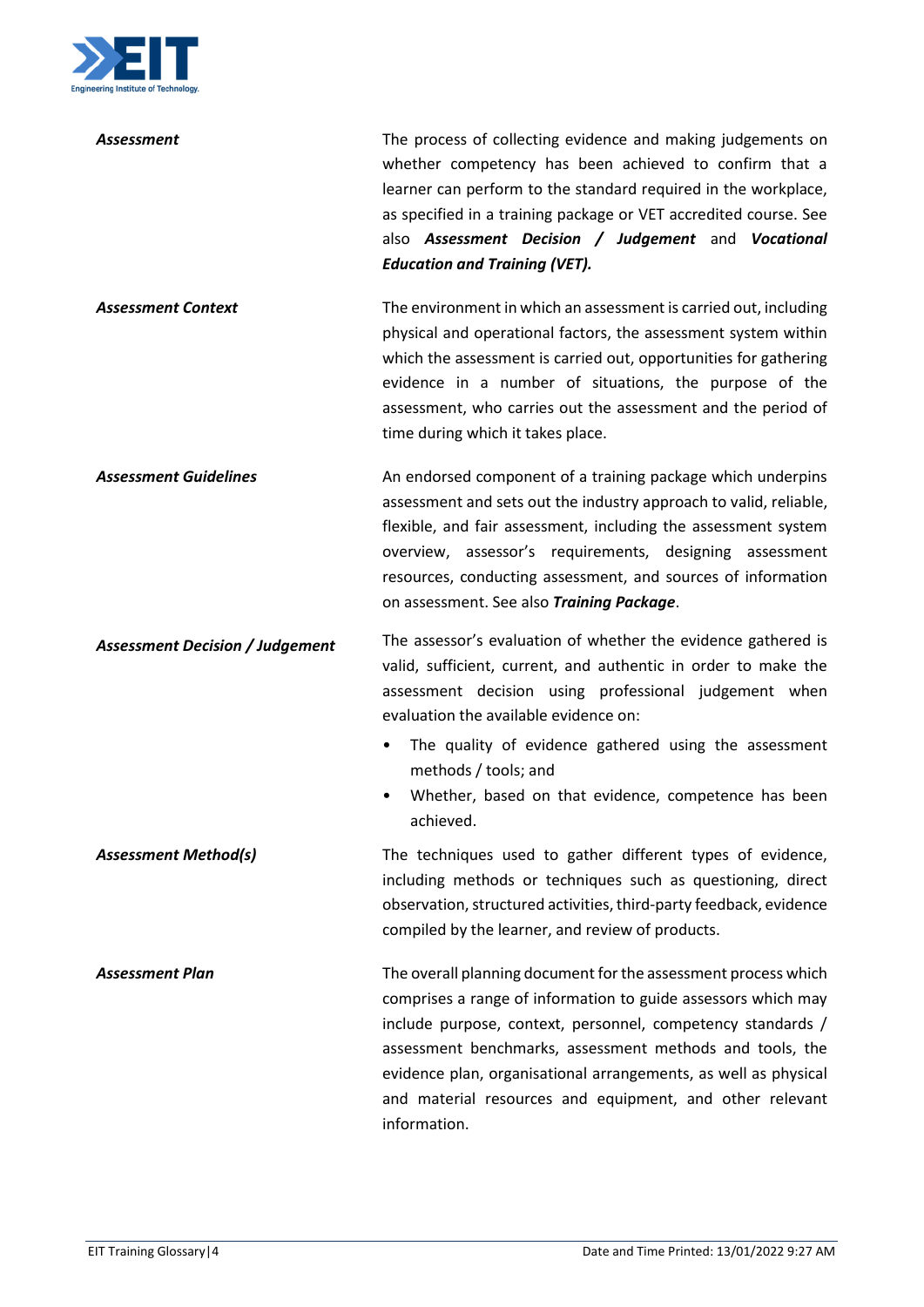

| <b>Assessment Process</b>  | The agreed series of steps a learner takes within the enrolment,<br>assessment, recording and reporting cycle which best suits the<br>needs of all stakeholders and is both efficient and cost-effective.                                                                                                                                                                                                                                                             |
|----------------------------|-----------------------------------------------------------------------------------------------------------------------------------------------------------------------------------------------------------------------------------------------------------------------------------------------------------------------------------------------------------------------------------------------------------------------------------------------------------------------|
| <b>Assessment Strategy</b> | The approach to assessment and evidence gathering used by the<br>assessor or RTO, it encompasses the assessment process,<br>methods, and assessment tools. See also Registered Training<br><b>Organisation (RTO).</b>                                                                                                                                                                                                                                                 |
| <b>Assessment System</b>   | A coordinated set of documented policies and procedures<br>(including assessment materials and tools) which ensure that<br>assessments are consistent and based on the principles of<br>assessment contained in Table 1.8-1 and the rules of evidence<br>contained in Table 1.8-2 of the Standards for Registered Training<br>Organisations (RTOs) 2015.                                                                                                              |
| <b>Assessment Tool</b>     | A mechanism which contains both the instrument(s) and the<br>instructions for gathering and interpreting evidence:                                                                                                                                                                                                                                                                                                                                                    |
|                            | Instrument(s) can be the specific questions or activities<br>developed from the selected assessment method(s) to be<br>used for the assessment (a profile of acceptable<br>performance and the decision-making rules for the assessor<br>may also be included).<br>Procedures can be the information/instructions given to the<br>learner and/or assessor regarding conditions under which<br>the assessment is to be conducted and recorded.<br>See also Assessment. |
| Assessor                   | A person who assesses a learner's competence in accordance<br>with Clauses 1.13-1.16 of the Standards for Registered Training<br>Organisations (RTOs) 2015.                                                                                                                                                                                                                                                                                                           |
| <b>At Risk Student</b>     | a student who has been identified as having the potential to not<br>meet student progress requirements and may need support; or<br>students who have not met milestones such as submission of<br>assignments or failed a subject and may need support to<br>progress successfully.                                                                                                                                                                                    |
| <b>ATAR</b>                | The Australian Tertiary Admission Rank (ATAR) is a rank that<br>allows the comparison of students who have completed different<br>combinations of HSC (or equivalent) courses. It is used by<br>institutions (except those in Queensland) to rank and select<br>students for admission to tertiary courses. Other selection<br>criteria maybe used together with the ATAR. See also HSC.                                                                              |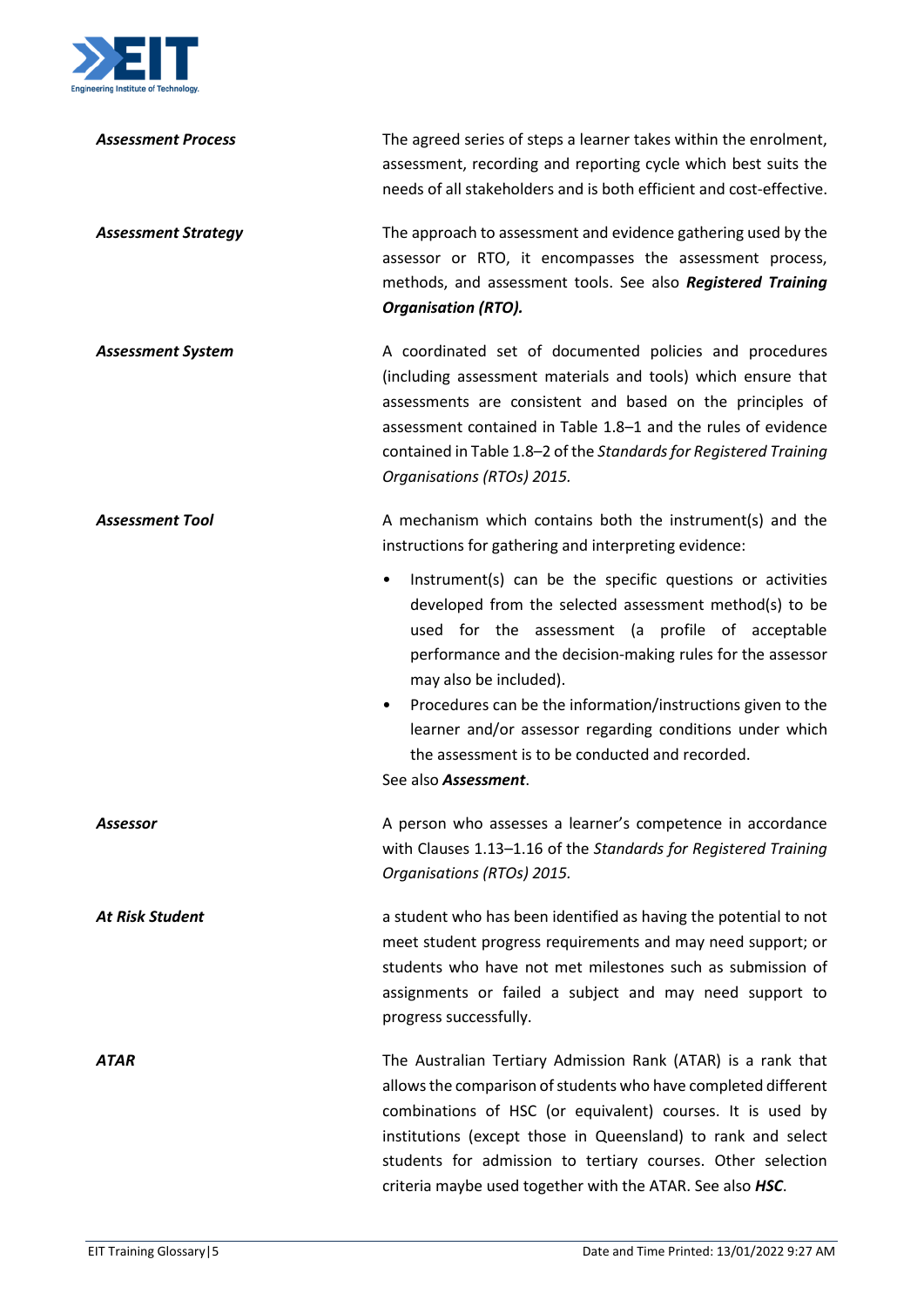

<span id="page-5-0"></span>

| <b>ATO</b>                          | The Australian Taxation Office is the Australian Government's<br>main tax collection agency and is responsible for managing HELP<br>debt repayments.                                                                                                                                                                                                                                                                                                                                                                                                                                      |
|-------------------------------------|-------------------------------------------------------------------------------------------------------------------------------------------------------------------------------------------------------------------------------------------------------------------------------------------------------------------------------------------------------------------------------------------------------------------------------------------------------------------------------------------------------------------------------------------------------------------------------------------|
| Attrition $1$                       | See Student Attrition.                                                                                                                                                                                                                                                                                                                                                                                                                                                                                                                                                                    |
| Audit                               | An official inspection undertaken by the VET regulator. An RTO<br>can conduct internal audits to assess its compliance with the<br>Standards and its own policies and procedures as part of its<br>continuous improvement process. See also VET Regulator.                                                                                                                                                                                                                                                                                                                                |
| <b>Authenticated VET transcript</b> | An individual's record of the nationally recognised training<br>undertaken or completed after 1 January 2015, the Student<br>Identifiers Act 2014 defines the format and use of the transcript.                                                                                                                                                                                                                                                                                                                                                                                           |
| <b>AVETMISS</b>                     | Australian Vocational Education and Training Management<br>Information Statistical Standard - a national data standard that<br>ensures consistent and accurate capture and reporting of VET<br>information about students. See also Vocational Education and<br><b>Training (VET).</b>                                                                                                                                                                                                                                                                                                    |
| Award                               | A recognised certification of achievement or competence, which<br>may be granted to a student after completion of all the<br>requirements of a higher education course or vocational<br>education and training course. See also AQF Certification<br>Documentation, Higher Education Award, Qualification<br>Testamur and Record of Results.                                                                                                                                                                                                                                              |
| B                                   |                                                                                                                                                                                                                                                                                                                                                                                                                                                                                                                                                                                           |
| <b>Backlog</b>                      | A failed subject/unit.                                                                                                                                                                                                                                                                                                                                                                                                                                                                                                                                                                    |
| <b>Benchmarking</b> <sup>1</sup>    | A means by which an entity can:                                                                                                                                                                                                                                                                                                                                                                                                                                                                                                                                                           |
|                                     | demonstrate accountability to stakeholders<br>٠<br>improve networking and collaborative relationships<br>generate management information<br>develop an increased understanding of practice, process, or<br>performance<br>garner insights into how improvements might be made.<br>For example, in the context of course accreditation,<br>benchmarking involves comparing performance outcomes<br>and/or processes of similar courses of study delivered by other<br>providers. 'Internal benchmarking' against other relevant<br>courses offered by the provider may also be undertaken. |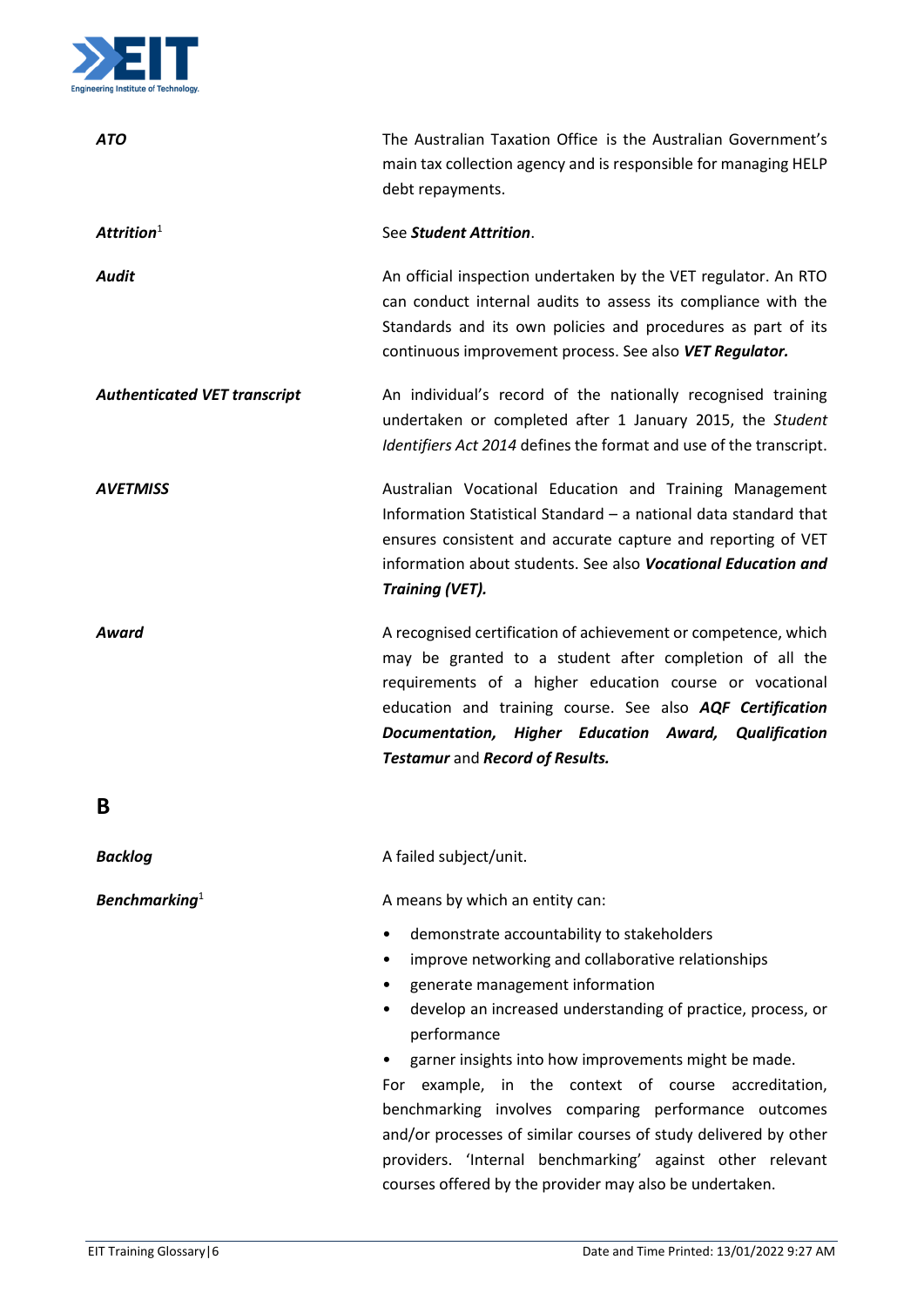

<span id="page-6-0"></span>

| <b>BoE</b>                         | A Board of Examiners determines examinations and assesses<br>applications for certificates of competency after students have<br>undertaken the examinations.                                                                                                                                                                                                                                                                                           |
|------------------------------------|--------------------------------------------------------------------------------------------------------------------------------------------------------------------------------------------------------------------------------------------------------------------------------------------------------------------------------------------------------------------------------------------------------------------------------------------------------|
| <b>BoS</b>                         | A Board of Studies is basically, part of an institute that approves<br>new courses and reviews and updates the content of existing<br>courses.                                                                                                                                                                                                                                                                                                         |
| C                                  |                                                                                                                                                                                                                                                                                                                                                                                                                                                        |
| <b>CAC</b>                         | A Course Advisory Committee provides advice to the educational<br>institute on the development of new courses.                                                                                                                                                                                                                                                                                                                                         |
| Campus <sup>1</sup>                | The physical location from where a course of study is being<br>delivered. This location may or may not be owned by the higher<br>education provider which enrols the student. For eLearning<br>(online) or other distance education courses this would be the<br>location at where the electronic course material is maintained.<br>See also <i>eLearning</i> .                                                                                        |
| <b>CAN</b>                         | Commonwealth Assistance Notice is a notice issued to the<br>student by EIT after the census day which details the<br>Commonwealth assistance (i.e. the loan) for the study period.<br>Providers must issue a CAN to each of their Commonwealth<br>assisted students within a certain timeframe. See also FEE-HELP<br>and VET Student Loan.                                                                                                             |
| <b>CC</b>                          | A Course Coordinator is responsible for leading, managing and<br>coordinating the course study for which they are assigned to.                                                                                                                                                                                                                                                                                                                         |
| <b>Census Date</b>                 | A date by which enrolment may be cancelled without incurring<br>tuition fees for the course or the part of the course.                                                                                                                                                                                                                                                                                                                                 |
| <b>CEP</b>                         | Country Education Profiles is an online qualifications recognition<br>tool designed to help organisations understand overseas higher<br>postsecondary technical and vocational<br>education<br>and<br>educational qualifications. It can be used by universities and<br>other education providers, professional bodies, employers,<br>international organisations, and governments<br>help<br>to<br>understand the level of an overseas qualification. |
| <b>Certification Documentation</b> | See AQF Certification Documentation                                                                                                                                                                                                                                                                                                                                                                                                                    |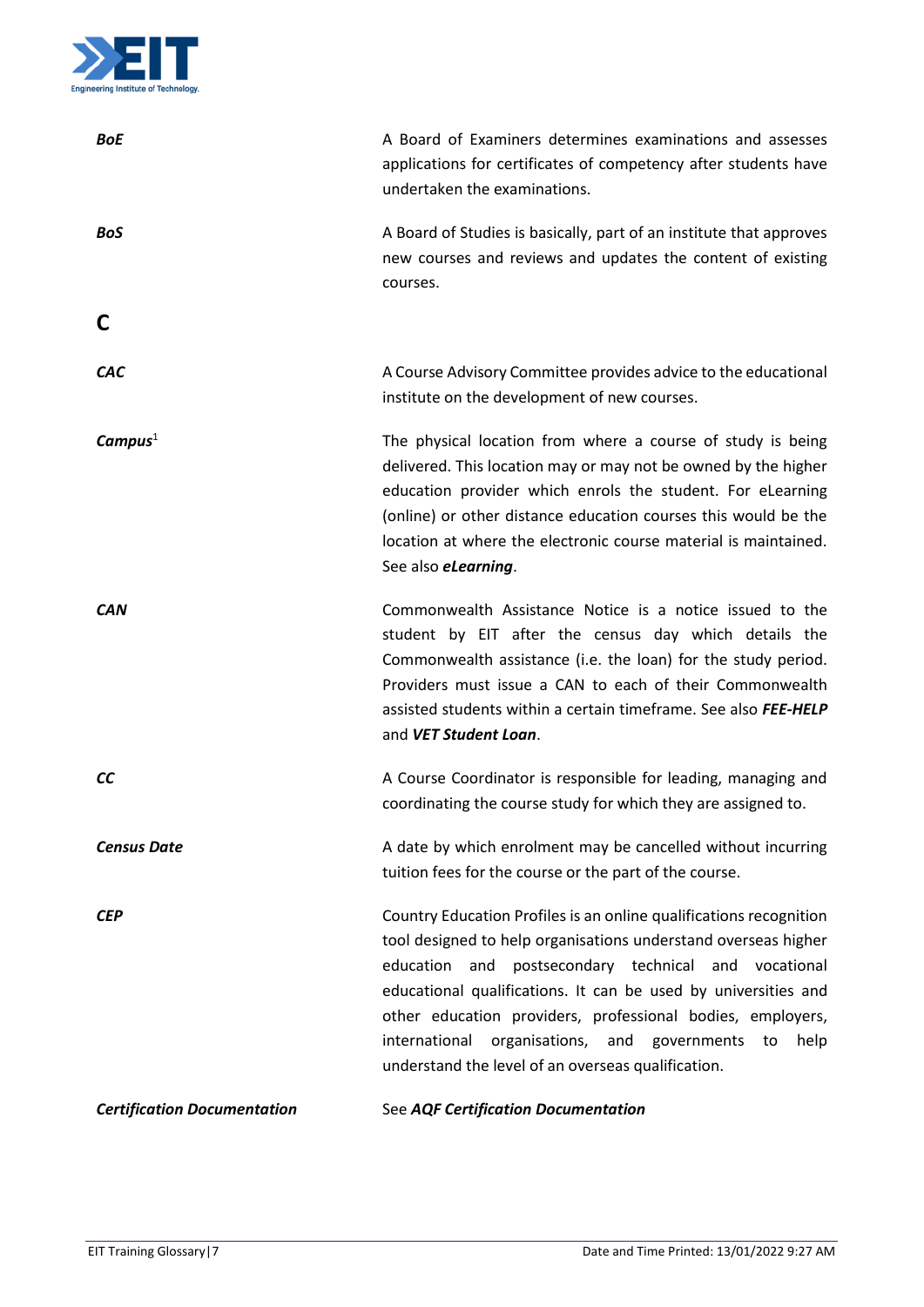

| <b>CHESSN</b>     | Your unique identification number as a person studying in a<br>Commonwealth supported place or accessing a HELP loan<br>(including a VET Student Loan). The CHESSN will be gradually<br>decommissioned from 2021 and replaced by the Unique Student<br>Identifier (USI). See also FEE-HELP and USI.      |
|-------------------|----------------------------------------------------------------------------------------------------------------------------------------------------------------------------------------------------------------------------------------------------------------------------------------------------------|
| <b>Client</b>     | In the Standards for Registered Training Organisations (RTOs)<br>2015, the client is defined as the learner, enterprise, or<br>organisation using or purchasing the services provided by the<br>RTO. See also Registered Training Organisation (RTO).                                                    |
| <b>Clustering</b> | In VET, this is the process of grouping competencies into<br>combinations which have meaning, and purpose related to work<br>functions and needs in an industry or enterprise. See also<br><b>Vocational Education and Training (VET).</b>                                                               |
| Code              | The unique identifier for units of competency, skill sets, VET<br>accredited courses, modules, AQF qualifications or training<br>packages as required by the Standards for Training Packages and<br>Standards for VET Accredited Courses. See also AQF.                                                  |
| <b>CoE</b>        | The Confirmation of Enrolment is an official document issued to<br>international students by CRICOS providers in Australia. The CoE<br>is required by the Department of Home Affairs for the purpose<br>of applying for a student visa. See also <b>CRICOS</b> and <b>Department</b><br>of Home Affairs. |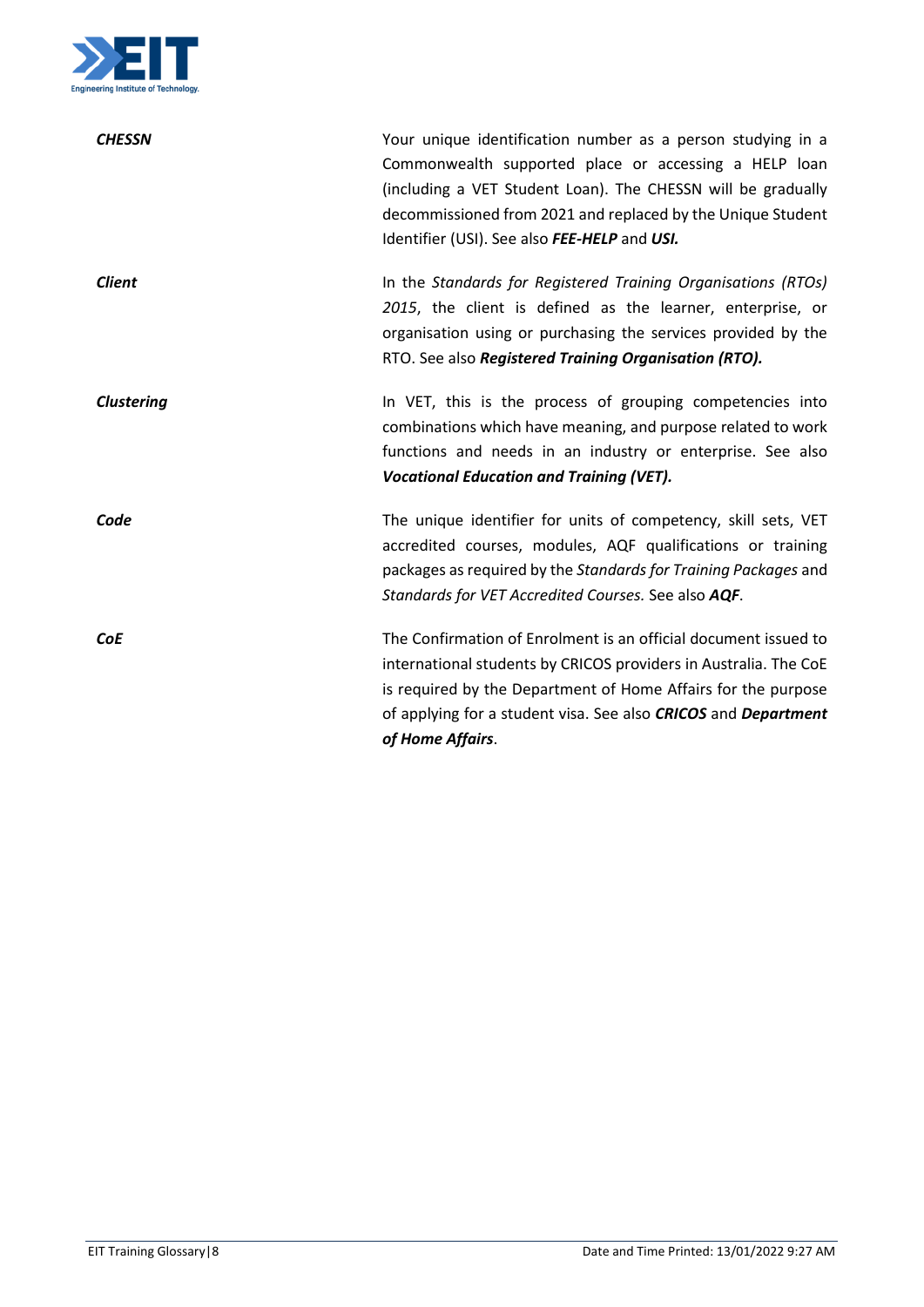

<span id="page-8-0"></span>

| Commencing Student <sup>2</sup>         | In <b>Higher Education</b> a student is classified as a commencing<br>student in relation to a particular course of study. A student is a<br>commencing student for a year if she/he started studying in<br>a course of study for the first time at the higher education<br>provider or an antecedent higher education provider in that<br>year. An antecedent higher education provider means a higher<br>education provider which has merged with the higher education<br>provider at which the student's enrolment continues. |
|-----------------------------------------|----------------------------------------------------------------------------------------------------------------------------------------------------------------------------------------------------------------------------------------------------------------------------------------------------------------------------------------------------------------------------------------------------------------------------------------------------------------------------------------------------------------------------------|
|                                         | In VET a student who is classified as a commencing student in<br>relation to a particular course of study. A student is a<br>commencing student if she/he has enrolled in the course for the<br>first time at the VSL provider or antecedent VSL provider<br>between 1 January of the Reporting Year and 31 December of<br>the Reporting Year. An antecedent VSL provider means a VSL<br>provider which has merged with the VSL provider at which the<br>student's enrolment continues.                                          |
|                                         | See the Department of Education, Skills and Employment<br>Glossary for further information.                                                                                                                                                                                                                                                                                                                                                                                                                                      |
| Commonwealth Support Place <sup>2</sup> | A place at an approved higher education provider that is<br>subsidised by the Australian Government so that students only<br>have to pay 'student contribution' amounts for their units of<br>study.                                                                                                                                                                                                                                                                                                                             |
| <b>Commonwealth Supported Student 2</b> | A student who is enrolled in a Commonwealth supported<br>place at an approved higher education provider.                                                                                                                                                                                                                                                                                                                                                                                                                         |
| <b>Complaint</b>                        | Any expression of dissatisfaction with an action or service of the<br>RTO and can arise from matters of concern relating to training<br>delivery and assessment, quality of training, student support,<br>materials, discrimination, or harassment. See also Registered<br><b>Training Organisation (RTO).</b>                                                                                                                                                                                                                   |
| Competency                              | The consistent application of knowledge and skill to the standard<br>of performance required in the workplace, it embodies the<br>ability to transfer and apply skills and knowledge to new<br>situations and environments.                                                                                                                                                                                                                                                                                                      |
| <b>Competency-based Assessment</b>      | The process of collecting evidence and making a judgement<br>about whether competency has been achieved. See also<br><b>Assessment Decision / Judgement.</b>                                                                                                                                                                                                                                                                                                                                                                     |

 $\overline{a}$ 

<sup>&</sup>lt;sup>2</sup> Glossary of Terms, Department of Education, Skills and Employment, [https://heimshelp.dese.gov.au/resources/glossary,](https://heimshelp.dese.gov.au/resources/glossary) accessed 5 Jul 2021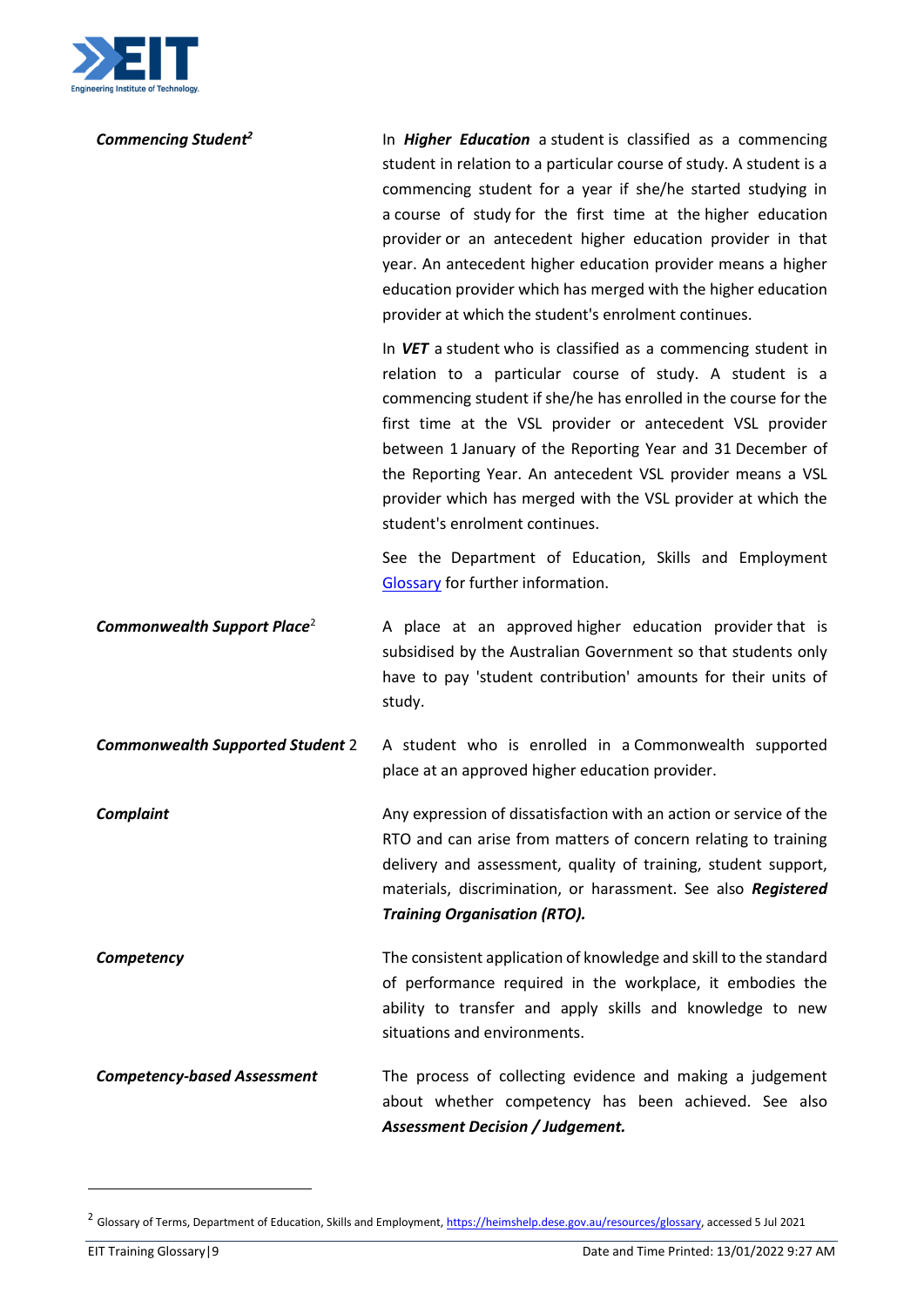

| <b>COPHE</b>                                           | Council of Private Higher Education $-$ a peak body representing                                                                                                                                                                                                                                                                                                                                                                                                                 |
|--------------------------------------------------------|----------------------------------------------------------------------------------------------------------------------------------------------------------------------------------------------------------------------------------------------------------------------------------------------------------------------------------------------------------------------------------------------------------------------------------------------------------------------------------|
|                                                        | Australian independent higher education providers.                                                                                                                                                                                                                                                                                                                                                                                                                               |
| <b>Collaborative Assessment</b><br><b>Arrangements</b> | Agreements between an RTO and other organisations (including<br>other RTOs) which enable the partners to share (for mutual<br>benefit) their resources, time, costs, responsibility, and expertise<br>in the provision of training and/or assessment services. See also<br><b>Registered Training Organisation (RTO).</b>                                                                                                                                                        |
| <b>Contextualisation</b>                               | The addition of industry-specific information to a unit of<br>competency to reflect the immediate operating context, thus<br>increasing its relevance, must be guided by the Standards for<br>Packages<br>and the relevant training<br><b>Training</b><br>package<br>contextualisation guidelines. See also Training Package and Unit<br>of Competency                                                                                                                           |
| Course Completion <sup>2</sup>                         | The successful completion of all the academic requirements of a<br>course of study. This includes any required attendance,<br>assignments, examinations, assessments, dissertations, practical<br>experience and work experience in industry. Where a combined<br>course automatically leads to two separate awards, a course<br>completion will only occur when the requirements of both<br>awards have been satisfied.                                                         |
| Credit                                                 | Credit is the value assigned for the recognition of equivalence in<br>content and learning outcomes between different types of<br>learning and/or qualifications. Credit reduces the amount of<br>learning required to achieve a qualification and may be through<br>credit transfer, articulation, recognition of prior learning or<br>advanced standing. See also Credit Transfer, Articulation<br>Arrangements, Advanced Standing and Recognition of Prior<br>Learning (RPL). |
| <b>Credit Arrangements</b>                             | Credit arrangements are formal negotiated arrangements within<br>and between issuing organisations or accrediting authorities and<br>are about student entitlement to credit. They may also be formal<br>arrangements made between issuing organisations<br>and<br>students.                                                                                                                                                                                                     |
| <b>Credit Transfer</b>                                 | Credit transfer is a process that provides students with agreed<br>and consistent credit outcomes for components of a qualification<br>based on identified equivalence in content and learning<br>outcomes between matched qualifications. See also Credit.                                                                                                                                                                                                                      |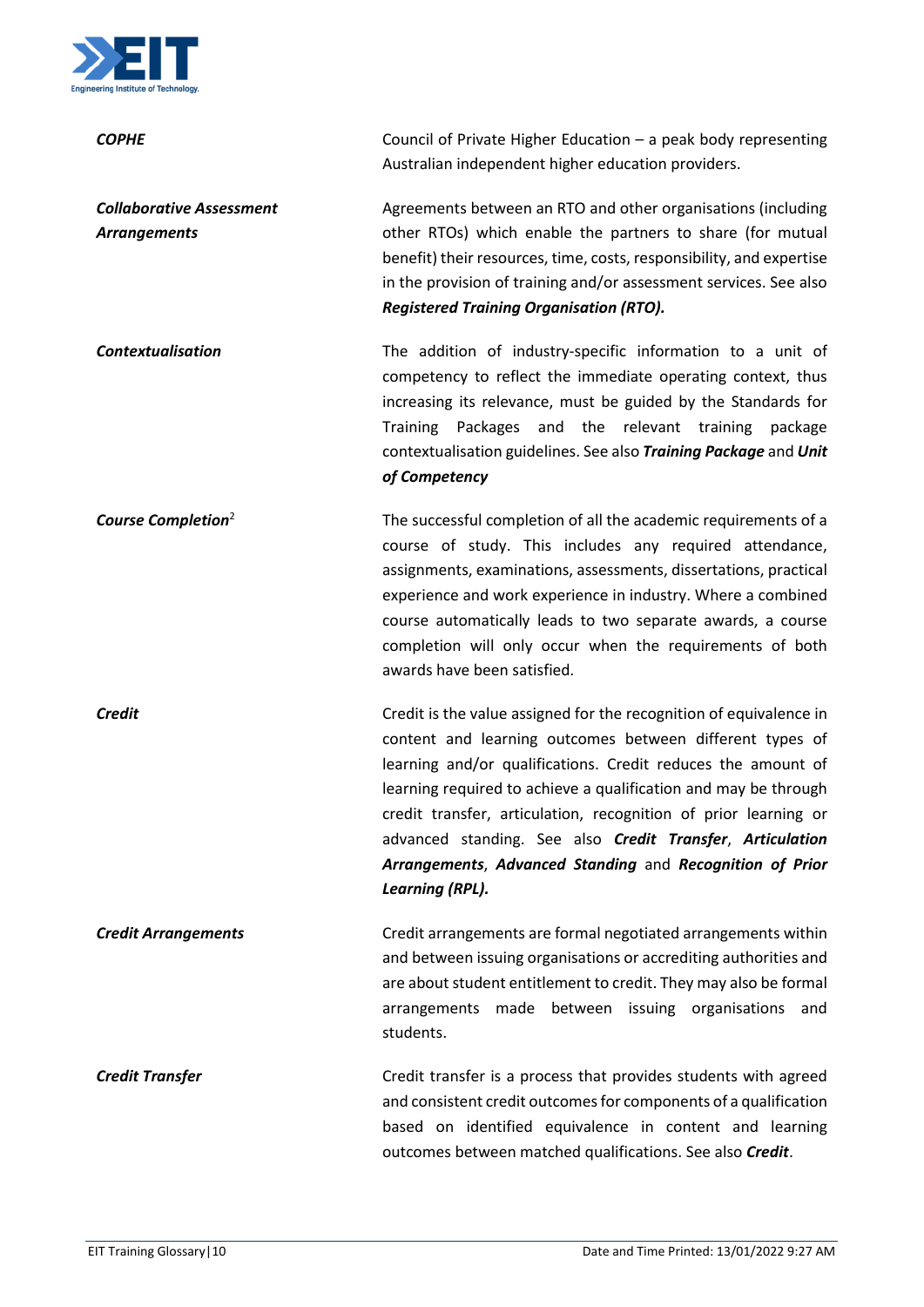

<span id="page-10-0"></span>

| <b>CRICOS</b>                             | Commonwealth Register of Institutions and Courses for Overseas<br>Students - the official Australian Government website that lists<br>all Australian education providers that offer courses to people<br>studying in Australia on student visas and the courses offered.                                                                       |
|-------------------------------------------|------------------------------------------------------------------------------------------------------------------------------------------------------------------------------------------------------------------------------------------------------------------------------------------------------------------------------------------------|
| <b>CRM</b>                                | Customer Relationship Management (EIT use SUGARCRM)                                                                                                                                                                                                                                                                                            |
| <b>Current Industry Skills</b>            | The knowledge, skills and experience required by VET<br>trainers/assessors and those who provide training<br>and<br>assessment under supervision to ensure that their training and<br>assessment are based on current industry practices and meet the<br>needs of industry.                                                                    |
|                                           | Current industry skills may be informed by consultations with<br>industry and may include, but are not limited to:                                                                                                                                                                                                                             |
|                                           | having knowledge of, and/or experience in, the latest<br>a<br>techniques and processes                                                                                                                                                                                                                                                         |
|                                           | b<br>possessing a high level of product knowledge                                                                                                                                                                                                                                                                                              |
|                                           | understanding and knowledge of legislation relevant to the<br>c<br>industry and to employment and workplaces                                                                                                                                                                                                                                   |
|                                           | being customer/client-oriented<br>d                                                                                                                                                                                                                                                                                                            |
|                                           | possessing formal industry and training qualifications, and<br>е                                                                                                                                                                                                                                                                               |
|                                           | f<br>training content that reflects current industry practice.                                                                                                                                                                                                                                                                                 |
|                                           | See also Vocational Education and Training (VET).                                                                                                                                                                                                                                                                                              |
| CV                                        | Curriculum vitae is a short-written summary of a person's career,<br>qualifications, and education.                                                                                                                                                                                                                                            |
| D                                         |                                                                                                                                                                                                                                                                                                                                                |
| <b>Data Provision Requirements</b>        | The requirements for data provision as agreed by the Australian<br>Industry and Skills Council and implemented by the VET regulator<br>as required by its governing legislation. See also VET Regulator.                                                                                                                                       |
| <b>Delivery and Assessment Strategies</b> | A framework which guides the learning requirements and the<br>teaching, training, and assessment arrangements of a VET<br>qualification; the document which outlines the macro-level<br>requirements of the learning and assessment process usually at<br>the qualification level. See also Vocational Education and<br><b>Training (VET).</b> |
| DESE                                      | Department of Education, Skills and Employment.                                                                                                                                                                                                                                                                                                |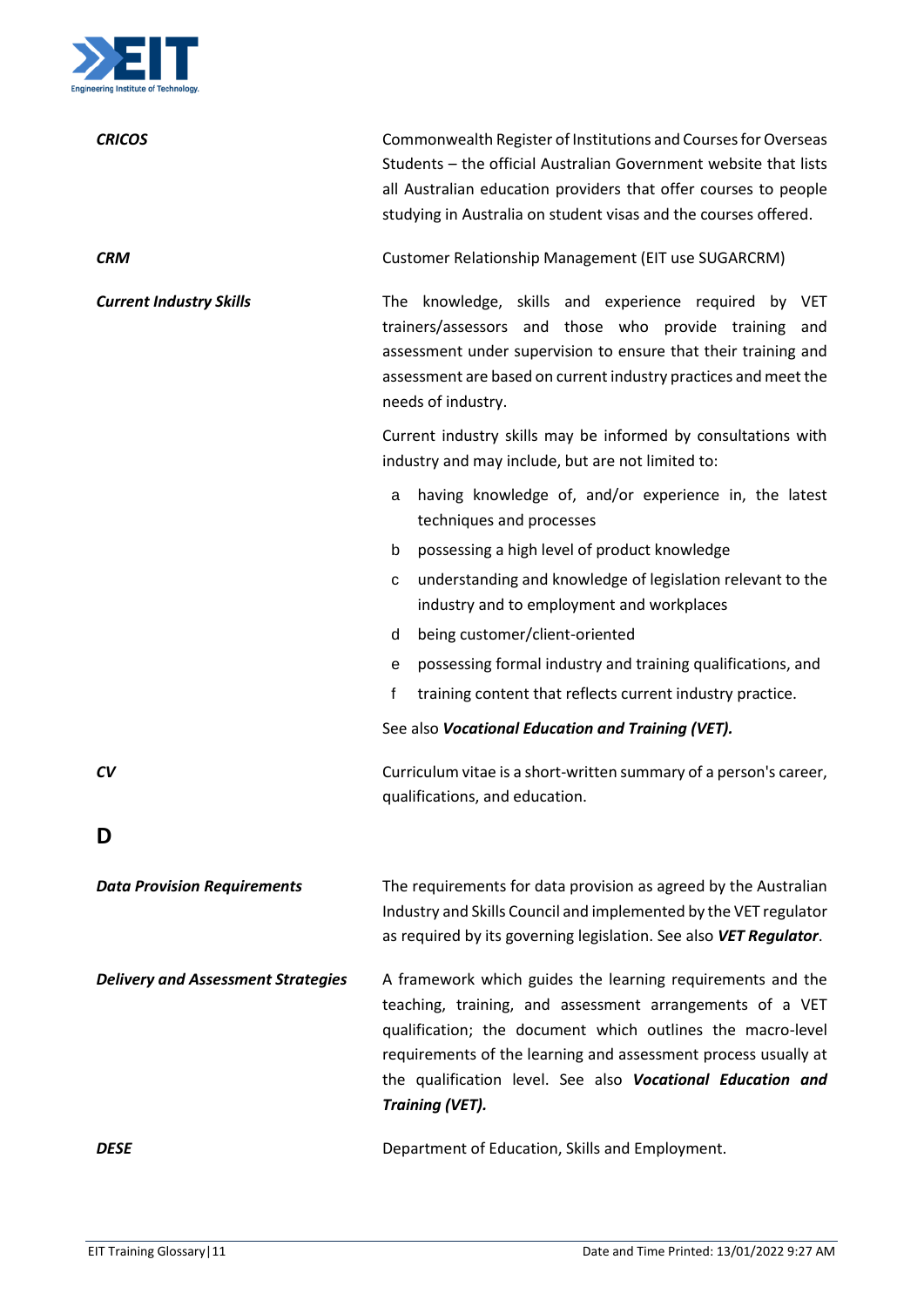

| neering Institute of Technology. |                                                                                                                                                                                                  |
|----------------------------------|--------------------------------------------------------------------------------------------------------------------------------------------------------------------------------------------------|
| <b>Dimensions of Competency</b>  | These include all aspects of work performance and not only<br>narrow task skills. The four dimensions of competency are:                                                                         |
|                                  | task skills<br>$\bullet$<br>task management skills<br>$\bullet$<br>contingency management skills, and<br>job/role environment skills.<br>٠                                                       |
| <b>DoHA</b>                      | The Department is responsible for immigration and customs<br>border policy, as well as:                                                                                                          |
|                                  | National security and law enforcement policy<br>$\bullet$<br>Emergency management, including crisis management and<br>٠<br>disaster recovery                                                     |
|                                  | Counter terrorism policy and coordination<br>٠                                                                                                                                                   |
|                                  | Cyber security policy and coordination<br>$\bullet$<br>Countering foreign interference<br>$\bullet$                                                                                              |
|                                  | Critical infrastructure protection<br>٠                                                                                                                                                          |
|                                  | <b>Multicultural affairs</b><br>٠                                                                                                                                                                |
|                                  | Countering violent extremism programs<br>٠                                                                                                                                                       |
|                                  | Transport Security.<br>٠                                                                                                                                                                         |
| E                                |                                                                                                                                                                                                  |
| <b>ECAF</b>                      | An eCAF if the Electronic Commonwealth Assistance Form in the<br>Government's online system for students to request a HELP or<br>VET Student Loan. It provides students with a secure and easily |

programs.

<span id="page-11-0"></span>accessible way to complete application forms for these loan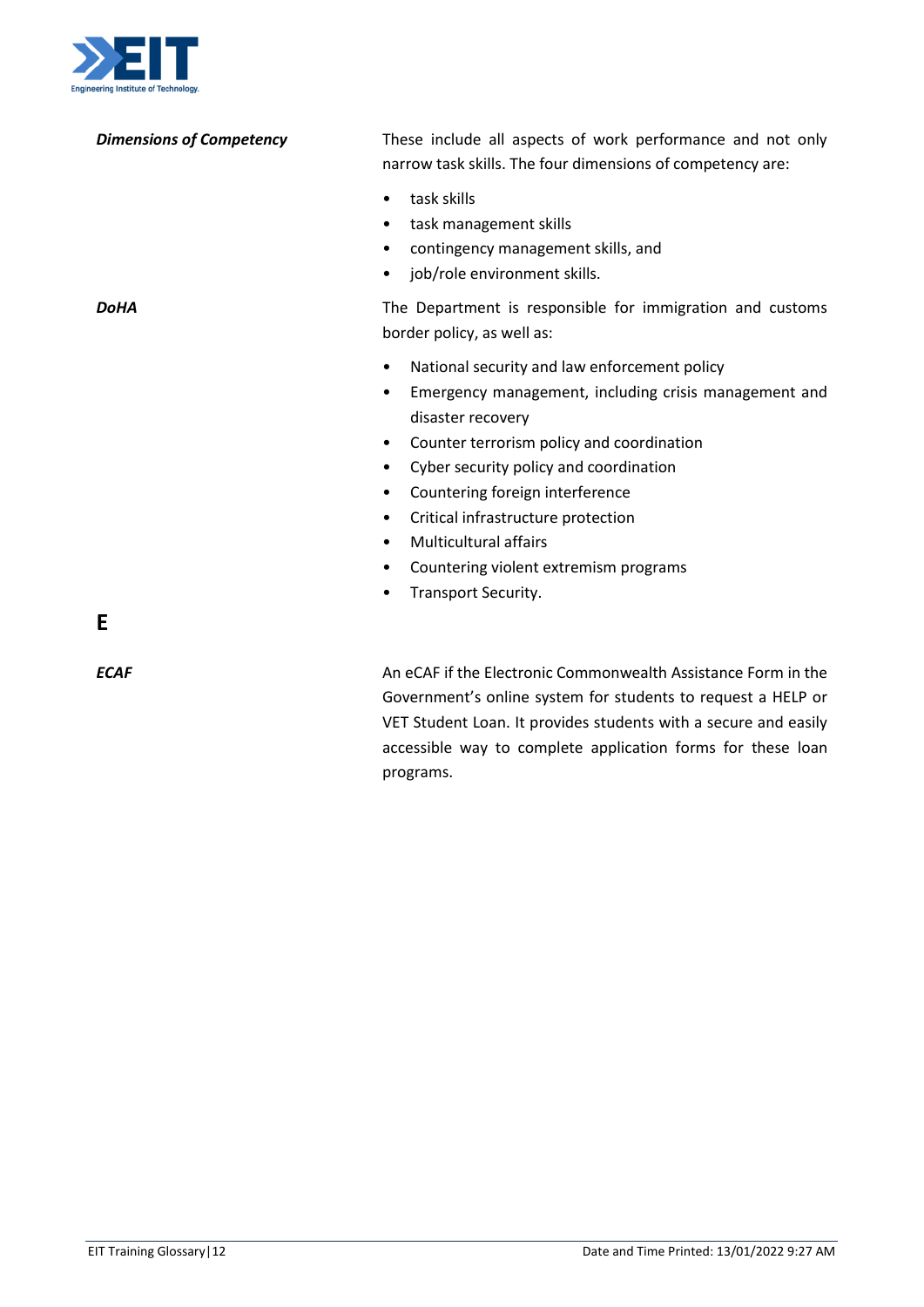

| <b>Educational and Support Services</b>   | These may include, but are not limited to:                                                                                                                                                                                                                       |
|-------------------------------------------|------------------------------------------------------------------------------------------------------------------------------------------------------------------------------------------------------------------------------------------------------------------|
|                                           | pre-enrolment materials<br>a                                                                                                                                                                                                                                     |
|                                           | study support and study skills programs<br>b                                                                                                                                                                                                                     |
|                                           | language, literacy and numeracy programs or referrals to<br>с                                                                                                                                                                                                    |
|                                           | these programs                                                                                                                                                                                                                                                   |
|                                           | equipment, resources and/or programs to increase access<br>d                                                                                                                                                                                                     |
|                                           | for learners with disability and other learners in accordance                                                                                                                                                                                                    |
|                                           | with access and equity                                                                                                                                                                                                                                           |
|                                           | learning resource centres<br>е                                                                                                                                                                                                                                   |
|                                           | mediation services or referrals to these services<br>f                                                                                                                                                                                                           |
|                                           | flexible scheduling, and delivery of training and<br>g<br>assessment                                                                                                                                                                                             |
|                                           | counselling services or referrals to these services<br>h.                                                                                                                                                                                                        |
|                                           | i.<br>information and communications technology support                                                                                                                                                                                                          |
|                                           | learning materials in alternative formats, for example, in<br>j.<br>large print                                                                                                                                                                                  |
|                                           | learning and assessment programs contextualised to the<br>k<br>workplace, and                                                                                                                                                                                    |
|                                           | any other services that the RTO considers necessary to<br>L<br>support learners to achieve competency.                                                                                                                                                           |
| <b>EFTSL</b>                              | Equivalent Full-Time Student Load - It is a measure of the study<br>load, for a year, of a student undertaking a course of study on a<br>full-time basis, where the student undertakes a standard<br>program of studies.                                         |
| $e$ Learning $1$                          | Use of any digital technology or resources to deliver and support<br>specific teaching and learning aims/outcomes. Also referred to<br>as 'online learning' or 'technology enhanced learning'. Also, see<br>TEQSA's Guidance Note: Technology Enhanced Learning. |
| <b>Element</b>                            | The basic building block of a unit of competency, it explains the<br>tasks that make up the broader function or job as described by<br>the unit and specifies the critical outcomes to be achieved in<br>demonstrating competence. See also Unit of Competency.  |
| <b>ELICOS</b>                             | English Language Intensive Courses for Overseas Students refers<br>to the kind of courses of full-time study of English that can be<br>accredited by the Australian federal government for study on a<br>Student Visa.                                           |
| English Language Proficiency <sup>1</sup> | The ability of students to use the English language to make and<br>communicate meaning in spoken and written contexts while<br>completing their course of study.                                                                                                 |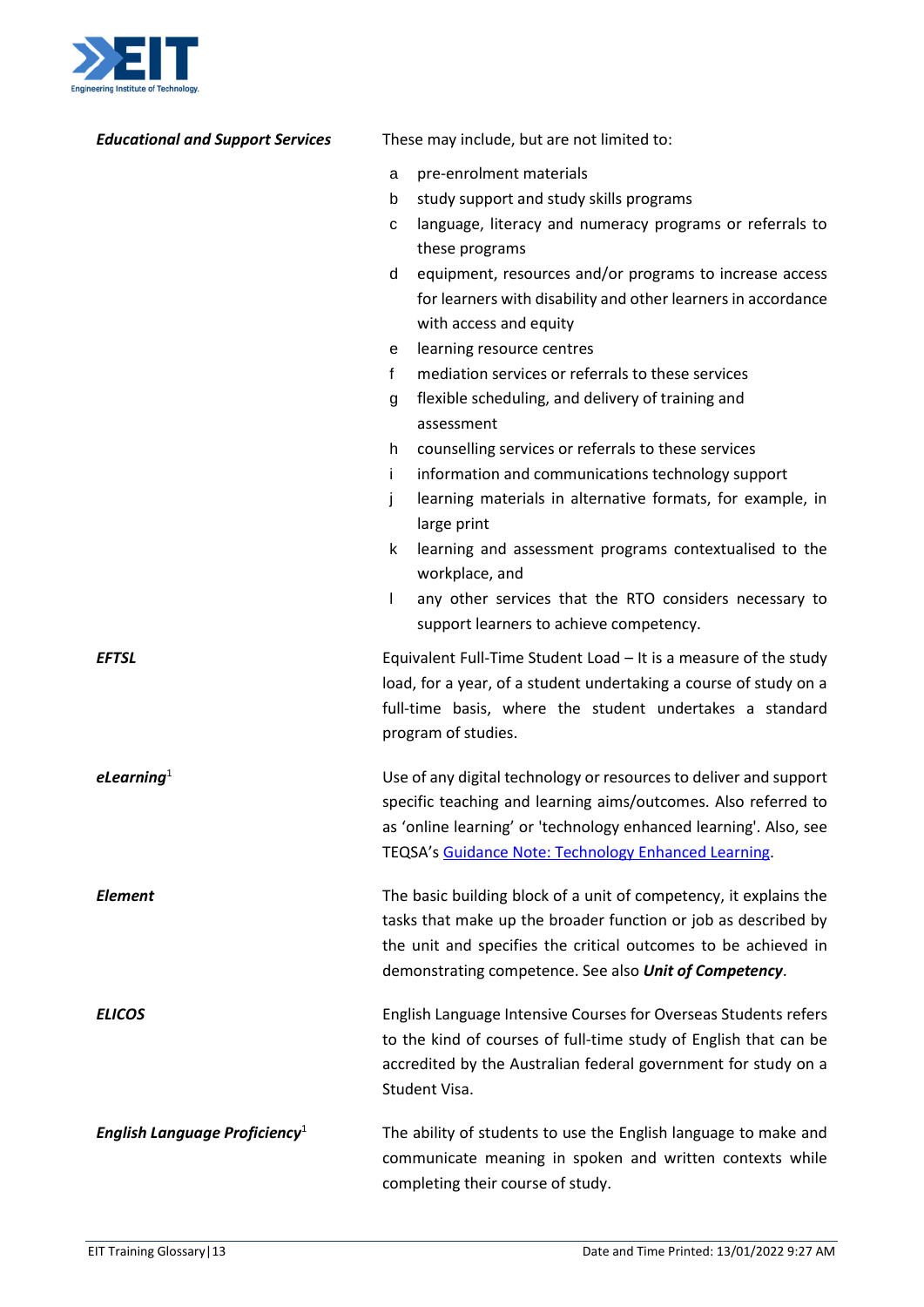

| EP                                     | East Perth                                                                                                                                                                                                                                                                                                                                                                                                         |
|----------------------------------------|--------------------------------------------------------------------------------------------------------------------------------------------------------------------------------------------------------------------------------------------------------------------------------------------------------------------------------------------------------------------------------------------------------------------|
| <b>ESOS Act</b>                        | <b>Education Services for Overseas Students Act 2000</b> sets out the<br>legal framework governing delivery of education to international<br>students in Australia on a student visa. The Australian<br>Government, through the Department of Education and<br>Training, administers the ESOS Act and its associated<br>instruments.                                                                               |
|                                        | The ESOS Act governs:                                                                                                                                                                                                                                                                                                                                                                                              |
|                                        | the registration process and obligations of registered<br>٠<br>international education providers<br>the Tuition Protection Service, enforcement and compliance<br>arrangements.                                                                                                                                                                                                                                    |
| <b>Ethical</b>                         | Being in accordance with the accepted principles of right and<br>wrong that govern the conduct of a profession.                                                                                                                                                                                                                                                                                                    |
| <b>Evidence and 'Quality' Evidence</b> | Information gathered which, when matched against the<br>performance criteria, provides proof of competence. It can take<br>many forms and be gathered from a number of sources. It is<br>often categorised by assessors in different ways, for example:<br>direct, indirect, and supplementary sources of evidence<br>$\bullet$<br>evidence collected by the learner or evidence collected by<br>the assessor, and |
|                                        | historical and recent evidence collected by the learner, and<br>$\bullet$<br>current evidence collected by the assessor.                                                                                                                                                                                                                                                                                           |
|                                        | 'Quality' evidence is valid, sufficient, current, and authentic, and<br>enables the assessor to make the assessment judgement.                                                                                                                                                                                                                                                                                     |
| <b>Evidence-Gathering Tool</b>         | See Assessment Tool.                                                                                                                                                                                                                                                                                                                                                                                               |
| <b>Evidence Guide</b>                  | Part of a unit of competency, its purpose is to guide assessment<br>of the unit in the workplace and/or training environment. It<br>specifies the context of assessment, the critical aspects of<br>evidence, and the required or underpinning knowledge and<br>skills. It relates directly to the performance criteria and the range<br>of variables defined in the unit. See also Unit of Competency.            |
| <b>Evidence plan</b>                   | This forms part of the documented assessment plan and details<br>the evidence requirements of the assessment information<br>regarding who will collect the evidence and the time period<br>involved. See also Assessment Plan.                                                                                                                                                                                     |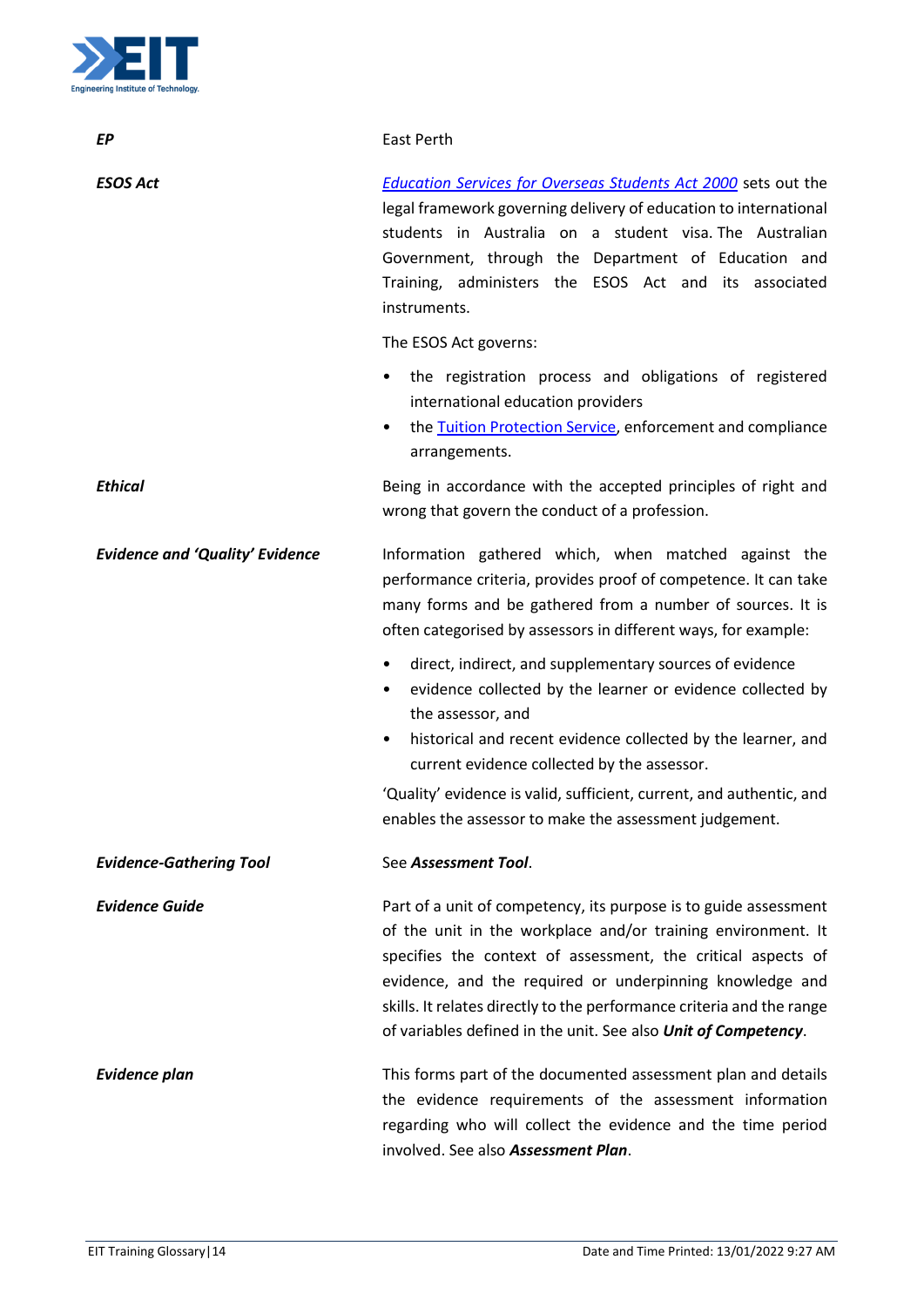

<span id="page-14-0"></span>

| <b>Executive Officer</b>        | This can be:                                                                                                                                                                                                                                                                                                                                                                                                                                                                                                                                                                                                                                                                                                                                                                                     |
|---------------------------------|--------------------------------------------------------------------------------------------------------------------------------------------------------------------------------------------------------------------------------------------------------------------------------------------------------------------------------------------------------------------------------------------------------------------------------------------------------------------------------------------------------------------------------------------------------------------------------------------------------------------------------------------------------------------------------------------------------------------------------------------------------------------------------------------------|
|                                 | any person, who is concerned with, or takes part in, the<br>a<br>management of the RTO; or                                                                                                                                                                                                                                                                                                                                                                                                                                                                                                                                                                                                                                                                                                       |
|                                 | an administrator, receiver and manager, or liquidator of the<br>b<br>organisation (other than a receiver and manager or<br>liquidator appointed by a court), or                                                                                                                                                                                                                                                                                                                                                                                                                                                                                                                                                                                                                                  |
|                                 | if the RTO is a body corporate:<br>c                                                                                                                                                                                                                                                                                                                                                                                                                                                                                                                                                                                                                                                                                                                                                             |
| F                               | a person who, at any time during a period for which the<br>organisation is registered, owns 15% or more of the<br>organisation, or<br>a person who, at any time during a period for which the<br>organisation is registered, is entitled to receive 15% or<br>more of dividends paid by the organisation, or<br>the administrator of a deed of company arrangement<br>$\bullet$<br>executed by an organisation, or<br>a trustee or other person administering a compromise<br>٠<br>or arrangement made between the organisation and<br>another person or other persons.                                                                                                                                                                                                                          |
| <b>FEE-HELP</b>                 |                                                                                                                                                                                                                                                                                                                                                                                                                                                                                                                                                                                                                                                                                                                                                                                                  |
|                                 | FEE HELP is the Australian Government loan program to help<br>eligible fee-paying students pay their tuition fees.                                                                                                                                                                                                                                                                                                                                                                                                                                                                                                                                                                                                                                                                               |
| <b>Fee Notice</b>               | A VET Student Loans Fee Notice is issued to all students enrolled<br>on an approved course whether they take out a VET Student<br>Loan or not. This requirement does not apply for those students<br>who clearly do not satisfy the citizenship and residency<br>requirements, such as international students. The This<br>requirement does not apply for those students who clearly do<br>not satisfy the citizenship and residency requirements, such as<br>international students is issued 14 days prior to the<br>commencement of the census date of each Fee Period. More<br>than one Fee Period may be included in the This requirement<br>does not apply for those students who clearly do not satisfy the<br>citizenship and residency requirements, such as international<br>students. |
| Fee Paying Student <sup>2</sup> | A domestic student who is not Commonwealth supported for a<br>unit of study. Fee-paying students pay tuition fees.                                                                                                                                                                                                                                                                                                                                                                                                                                                                                                                                                                                                                                                                               |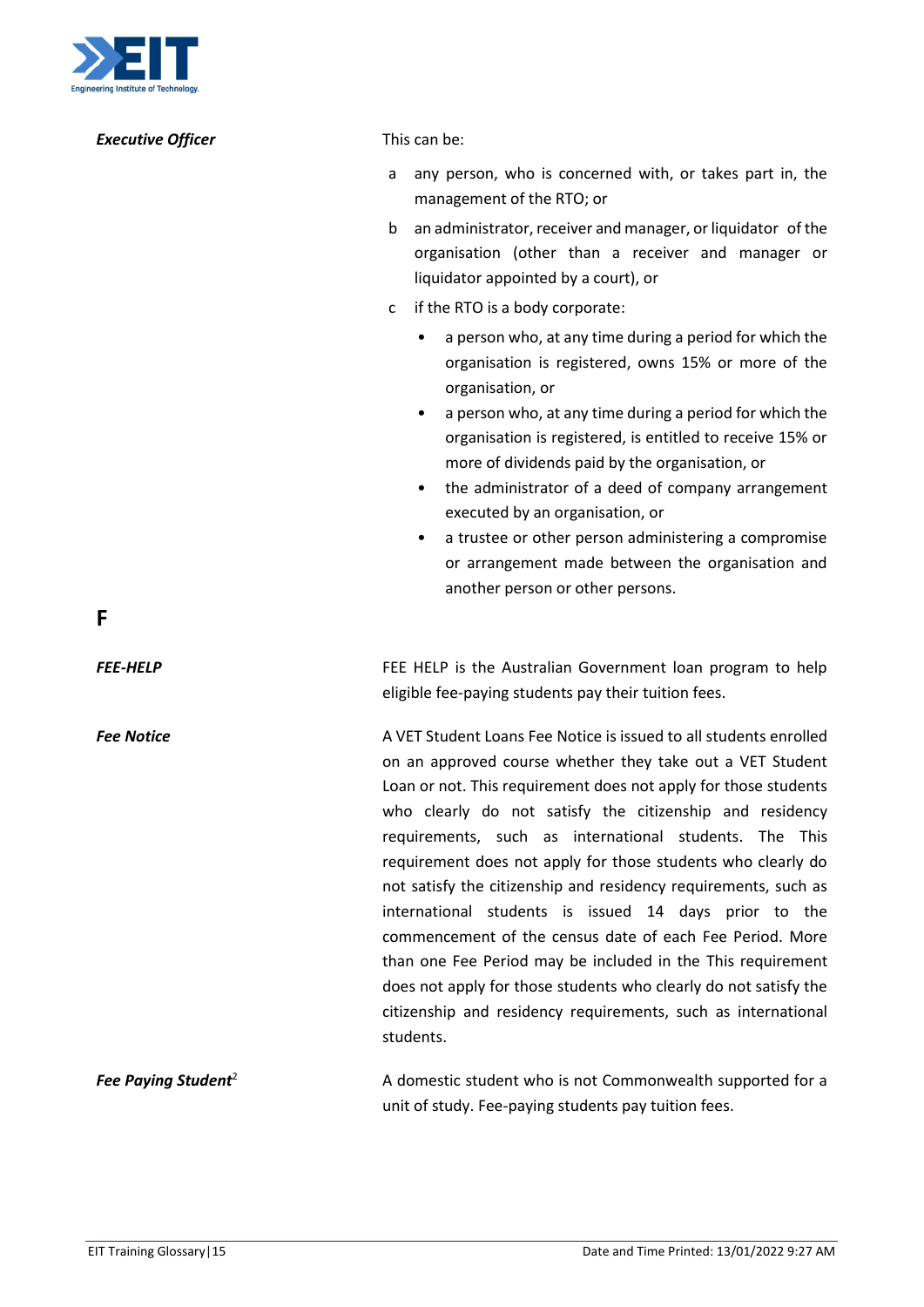

| Field of Education / Study $1$ | The classification system (split in to three levels) used by higher  |
|--------------------------------|----------------------------------------------------------------------|
|                                | education providers to classify courses of study, specialisations    |
|                                | and units of study. Field of education groupings of courses and      |
|                                | specialisations are on the basis of similarity of potential          |
|                                | professions, rather than similarity of content, while units of       |
|                                | study are coded on the basis of a likeness in terms of their subject |
|                                | matter.                                                              |

*Financial Viabilit[y](#page-0-1)*<sup>1</sup> Financial resources and financial management capacity to sustain higher education provision consistent with the requirements of the Provider Registration Standards outlined in the *Higher Education Standards Framework (Threshold Standards) 2021*.

*Flexible Learning and Assessment* An approach to VET that allows a range of learning and assessment strategies to be adopted in a variety of learning environments to cater for differences in individual learning interests, needs, styles and opportunities; also includes online strategies.

**FTE** Full-Time Equivalent.

<span id="page-15-0"></span>**G**

**Governing Body**<sup>[1](#page-0-1)</sup> The body with ultimate decision-making authority over the higher education provider and its operations.

**Genuine Student A** student who is enrolled on an approved course and holds a VET Student Loan who demonstrates advancement of their study by completing regular progression surveys issued via the eCAF system.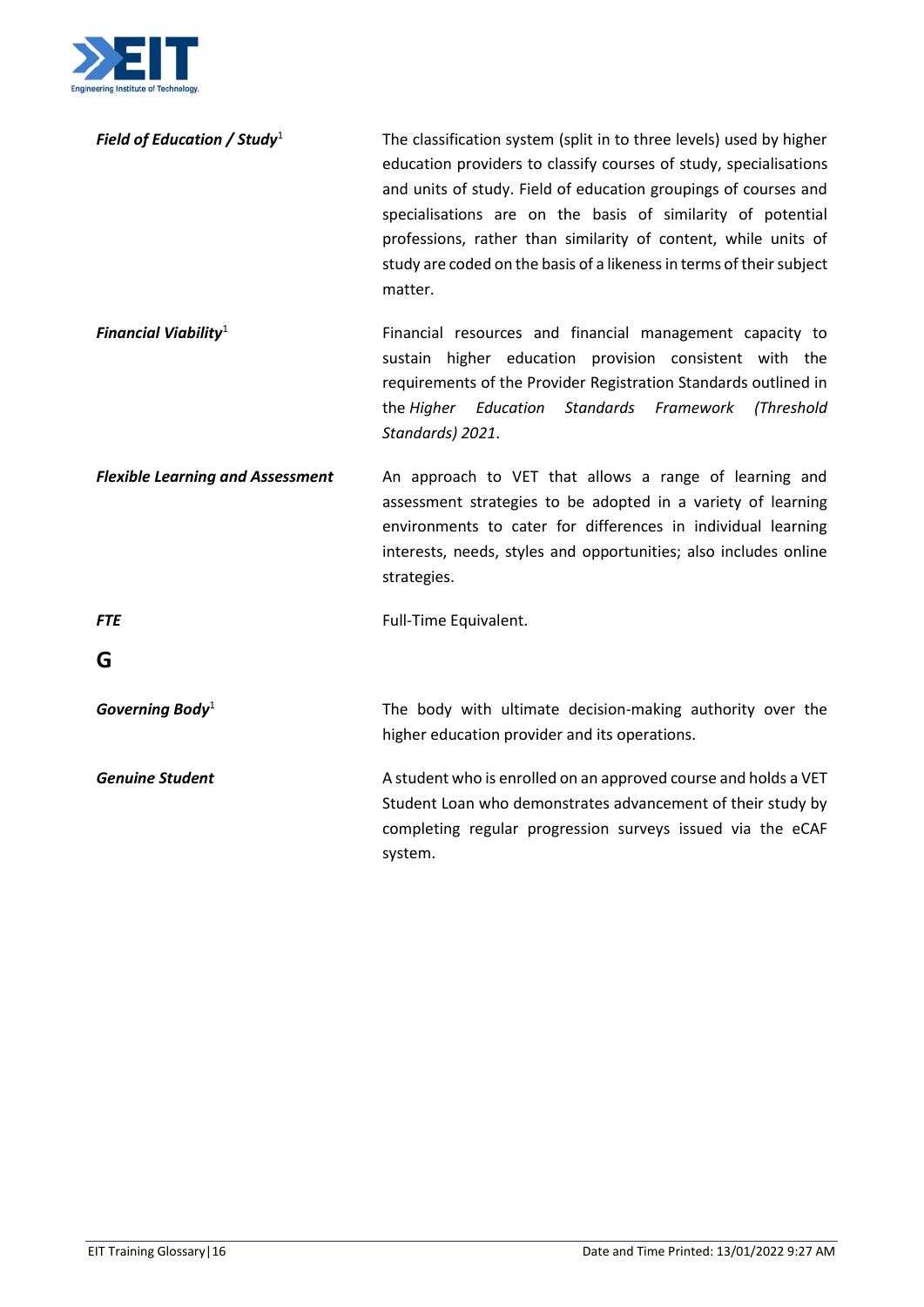

| <b>Government Entity</b>         | This can be:                                                                                                                                                                                                                                                                                                                                                                                                                                                                                                                                                                    |
|----------------------------------|---------------------------------------------------------------------------------------------------------------------------------------------------------------------------------------------------------------------------------------------------------------------------------------------------------------------------------------------------------------------------------------------------------------------------------------------------------------------------------------------------------------------------------------------------------------------------------|
|                                  | a department of State of the Commonwealth, or<br>a                                                                                                                                                                                                                                                                                                                                                                                                                                                                                                                              |
|                                  | a department of the Parliament established under the<br>b<br>Parliamentary Service Act 1999 of the Commonwealth, or                                                                                                                                                                                                                                                                                                                                                                                                                                                             |
|                                  | an executive agency, or statutory agency, within the<br>c<br>meaning of the Public Service Act 1999 of the<br>Commonwealth, or                                                                                                                                                                                                                                                                                                                                                                                                                                                  |
|                                  | a department of State or Territory, or<br>d                                                                                                                                                                                                                                                                                                                                                                                                                                                                                                                                     |
|                                  | an organisation that:<br>e                                                                                                                                                                                                                                                                                                                                                                                                                                                                                                                                                      |
|                                  | is not an entity, and<br>٠<br>is either established by the Commonwealth, a State, or a<br>Territory (whether under a law or not) to carry on an<br>enterprise, or established for a public purpose by an<br>Australian law, and<br>can be separately identified by reference to the nature of<br>the activities carried on through the organisation or the<br>location of the organisation, whether the organisation is<br>part of a department or branch described in paragraph<br>(a), (b), (c) or (d) or of another organisation of the kind<br>described in this paragraph. |
| Grade Distributions <sup>1</sup> | Set by each higher education provider, they involve analysing the<br>aggregation of final grades using data by subject, course of study,<br>student cohort or other grouping. Grade distributions may be<br>determined<br>norm-referencing methods, criterion-<br>using<br>referencing methods, or a combination of both. Criterion-<br>referencing requires a focus on identified learning outcomes and<br>provides transparency for students.                                                                                                                                 |
| <b>Graduate</b>                  | A graduate is a person who has been awarded a qualification by<br>an authorised issuing organisation.                                                                                                                                                                                                                                                                                                                                                                                                                                                                           |
| Graduate Attributes $1$          | Generic learning outcomes that refer to transferable, non-<br>discipline specific skills that a graduate may achieve through<br>learning that have application in study, work and life contexts.                                                                                                                                                                                                                                                                                                                                                                                |
| Graduation Statement $1$         | A supplementary statement to a testamur and record of results<br>that provides additional information to enhance understanding<br>of the qualification by students, employers, industry and<br>professional associations both locally and internationally.                                                                                                                                                                                                                                                                                                                      |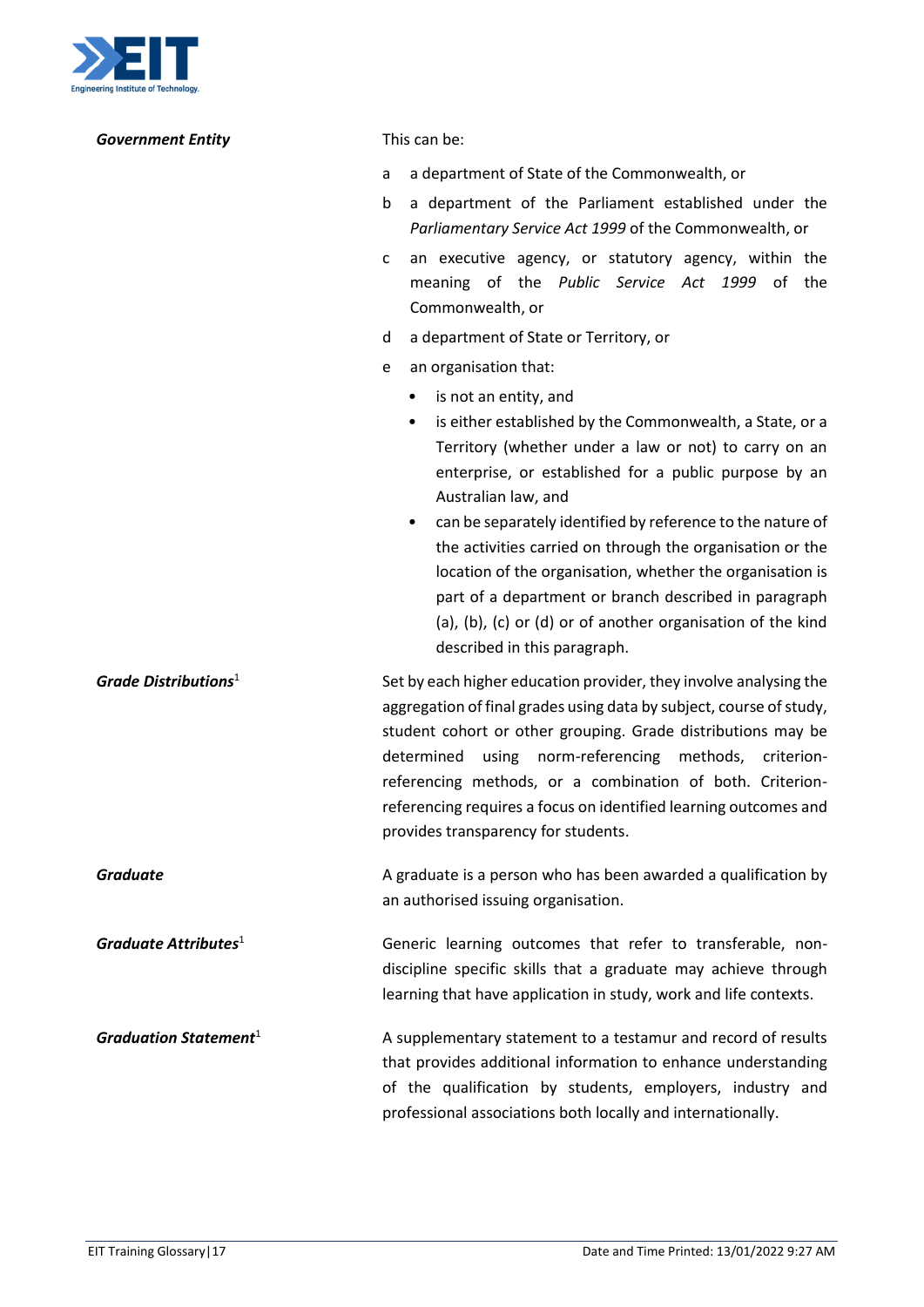

<span id="page-17-0"></span>

| <b>GS</b>                    | Genuine Student - For the purpose of immigration and student<br>visa applications, the status of being a genuine student is a vital<br>means for ensuring the ongoing integrity of the Student Visa<br>process. This is an important initiative by the Australian<br>Government as it is vital that we are able to populate colleges<br>with people who are motivated to learn. |
|------------------------------|---------------------------------------------------------------------------------------------------------------------------------------------------------------------------------------------------------------------------------------------------------------------------------------------------------------------------------------------------------------------------------|
| <b>GTE</b>                   | Genuine Temporary Entrant - Applicants for Student visas must<br>show they are coming to Australia temporarily to study The<br>Genuine Temporary Entrant (GTE) requirement is not intended<br>to exclude students who, after studying in Australia, develop<br>skills Australia needs and who then go on to apply for permanent<br>residence.                                   |
|                              | https://immi.homeaffairs.gov.au/visas/getting-a-visa/visa-<br>listing/student-500/genuine-temporary-entrant                                                                                                                                                                                                                                                                     |
| Н                            |                                                                                                                                                                                                                                                                                                                                                                                 |
| HE                           | Higher education.                                                                                                                                                                                                                                                                                                                                                               |
| <b>HEIMS</b>                 | Higher Education Information Management System - an<br>electronic information system that will provide students and<br>higher education providers with a range of relevant information,<br>such as the availability and usage of Commonwealth assistance<br>by students and information on program management reporting.                                                        |
| <b>HELP IT System</b>        | HITS is an IT system developed by the Department of Education,<br>Skills and Employment (DESE) to enable higher education (or<br>HELP) and VET Student Loan providers submit documents for<br>compliance requirements.                                                                                                                                                          |
| <b>HEP</b>                   | See Higher Education Provider (Provider/HEP).                                                                                                                                                                                                                                                                                                                                   |
| <b>HEPCAT</b>                | The Higher Education Client Assistance Tool (HEPCAT) enables<br>Higher Education providers and VET providers to prepare,<br>validate and transfer data required under the Higher Education<br>Support Act 2003 (HESA) to the department.                                                                                                                                        |
| <b>HESA Act</b>              | See Higher Education Support Act 2003 (HESA Act).                                                                                                                                                                                                                                                                                                                               |
| <b>High Managerial Agent</b> | An employee or agent of an organisation with duties of such<br>responsibility that their conduct may fairly be assumed to<br>represent the organisation in relation to the business of<br>providing courses.                                                                                                                                                                    |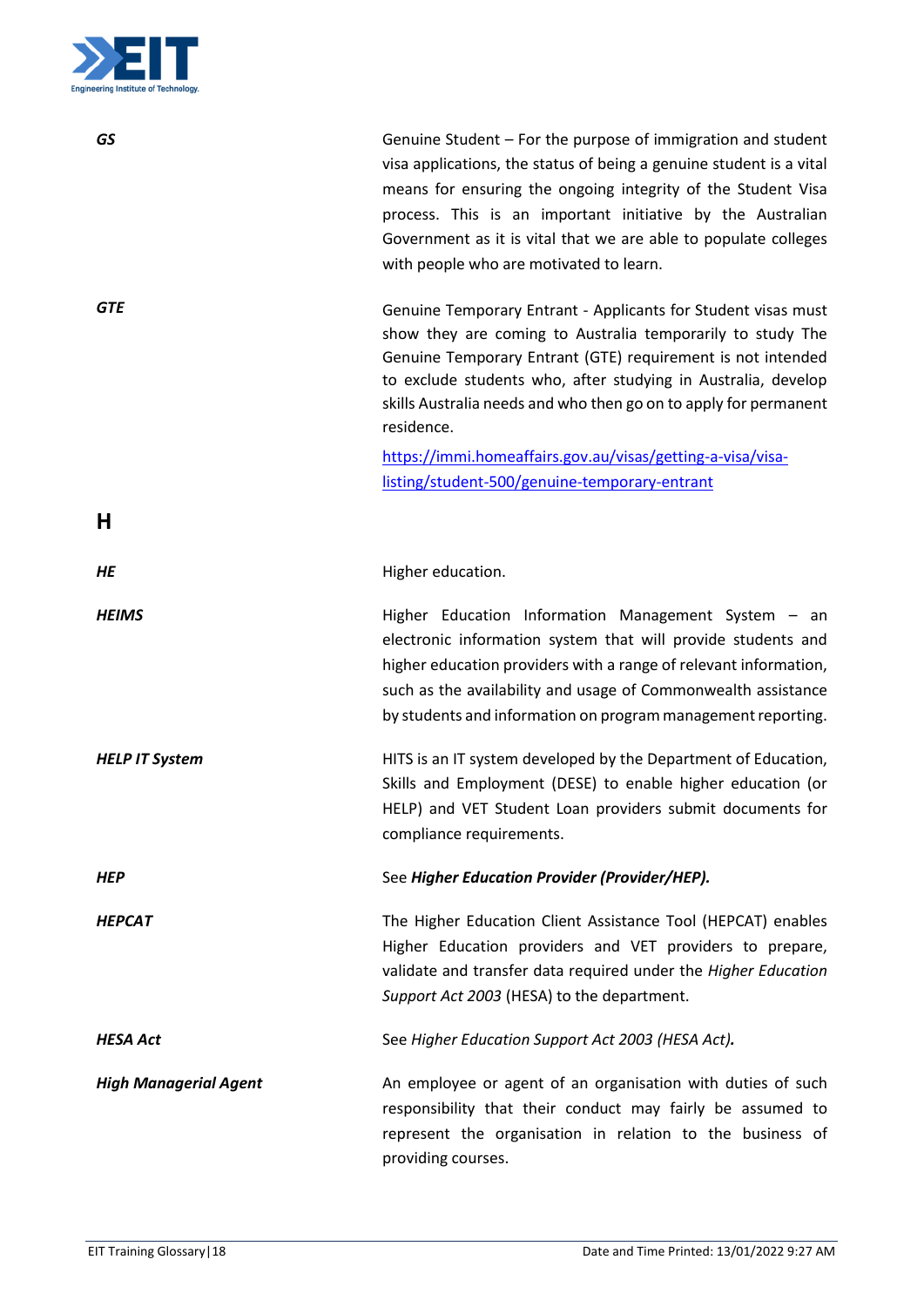

| Higher Education Award <sup>1</sup>                    | a diploma, advanced diploma, associate degree, bachelor<br>degree, graduate certificate graduate diploma, masters<br>degree or doctoral degree<br>a qualification covered by level 5, 6, 7, 8, 9 or 10 of the<br>٠<br><b>Australian Qualifications Framework</b><br>an award of a similar kind, or represented as being of a<br>٠<br>similar kind, to any of the above awards<br>other than an award offered or conferred for the completion<br>$\bullet$<br>of a vocational education and training course.                                                                                                                                                                                                                                                                                                   |
|--------------------------------------------------------|---------------------------------------------------------------------------------------------------------------------------------------------------------------------------------------------------------------------------------------------------------------------------------------------------------------------------------------------------------------------------------------------------------------------------------------------------------------------------------------------------------------------------------------------------------------------------------------------------------------------------------------------------------------------------------------------------------------------------------------------------------------------------------------------------------------|
| <b>Higher Education Provider</b><br>$(Provider/HEP)^1$ | Defined in the TEQSA Act as:<br>1. a constitutional corporation that offers or confers a<br>regulated higher education award<br>2. a corporation that:<br>1. offers or confers a regulated higher education award<br>2. is established by or under a law of the Commonwealth or<br>a Territory<br>3. a person who offers or confers a regulated higher education                                                                                                                                                                                                                                                                                                                                                                                                                                              |
| Higher Education Services <sup>1</sup>                 | award for the completion of a course of study provided<br>wholly or partly in a Territory.<br>Includes functions such as:                                                                                                                                                                                                                                                                                                                                                                                                                                                                                                                                                                                                                                                                                     |
|                                                        | delivery of teaching and learning services (including student<br>٠<br>assessment)<br>student learning support (such as access to library materials,<br>٠<br>academic learning support, and English language support)<br>personal student support services (such as career services,<br>٠<br>advocacy, counselling, accommodation services, health and<br>welfare services)<br>marketing, advertising and promotion of course(s) of study<br>student recruitment<br>٠<br>maintenance of and/or access to electronic resources and/or<br>٠<br>websites to support higher education operations<br>maintaining student records and data<br>٠<br>student admission services<br>٠<br>provision of teaching and learning or research facilities<br>٠<br>student complaint management; and research supervision.<br>٠ |
| <b>Higher Education Standards Panel</b><br>$(HESP)^1$  | A legislative advisory body, established under the Tertiary<br><b>Education Quality and Standards Agency Act 2011 (TEQSA Act),</b><br>with responsibility related to the standards for delivery of higher<br>education in Australia.                                                                                                                                                                                                                                                                                                                                                                                                                                                                                                                                                                          |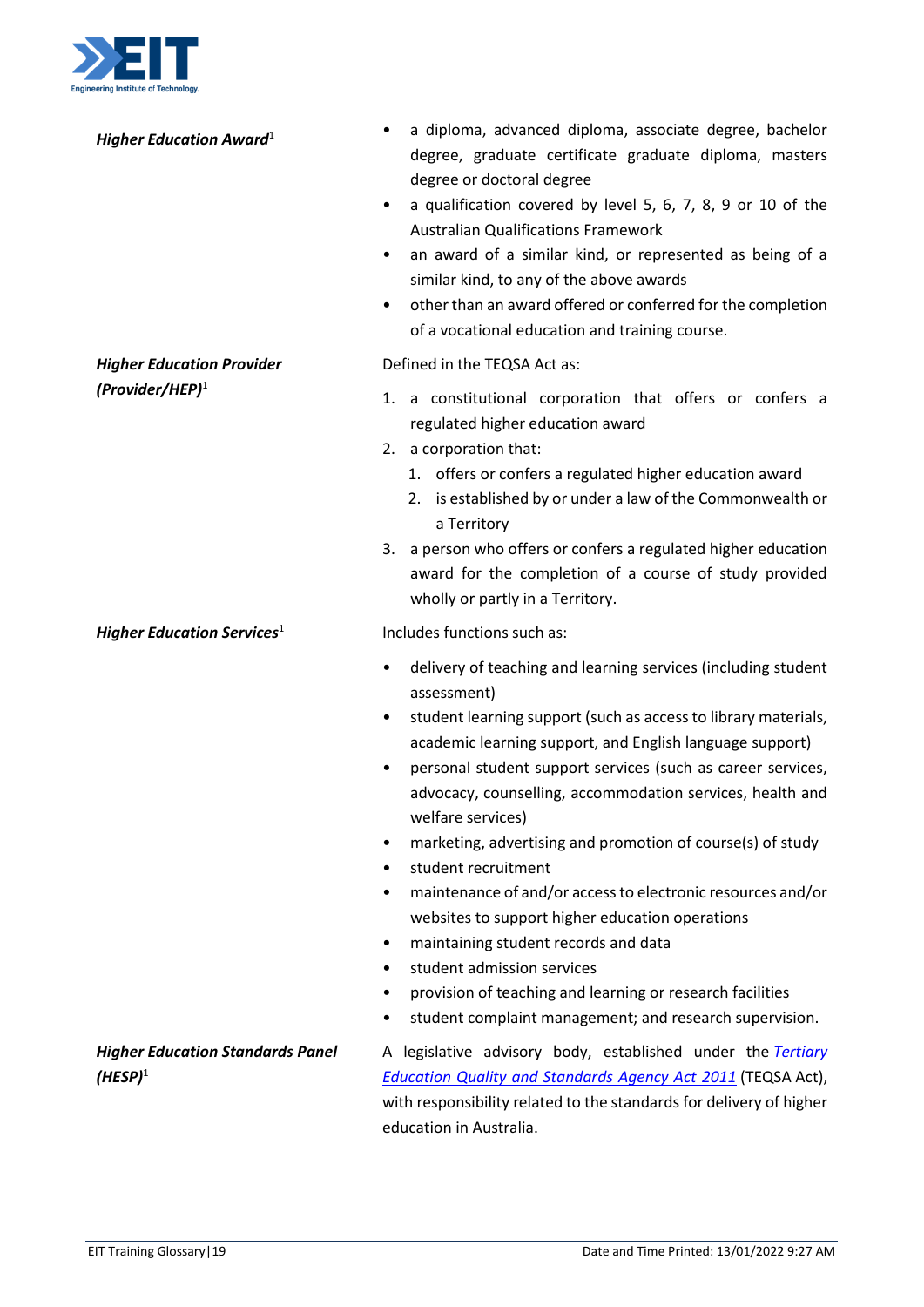

<span id="page-19-0"></span>

| <b>Higher Education Support Act</b><br>2003 (HESA Act) <sup>1</sup>                                     | The HESA Act provides for the Commonwealth to give financial<br>support for higher education and certain vocational education<br>and training through:                                                                                                                                                                                                                                                 |
|---------------------------------------------------------------------------------------------------------|--------------------------------------------------------------------------------------------------------------------------------------------------------------------------------------------------------------------------------------------------------------------------------------------------------------------------------------------------------------------------------------------------------|
|                                                                                                         | a. grants and other payments made largely to higher education<br>providers                                                                                                                                                                                                                                                                                                                             |
|                                                                                                         | b. financial assistance to students (usually in the form of loans).                                                                                                                                                                                                                                                                                                                                    |
| <b>Higher Education Standards</b><br><b>Framework (Threshold Standards)</b><br>2021 (HES Framework) $1$ | Set by the Minister for Education and Training on the advice of a<br>panel with expertise in the delivery of higher education, the HES<br>Framework is the minimum level of achievement that a provider<br>must meet and maintain to registered to deliver higher<br>education courses of study.                                                                                                       |
|                                                                                                         | For more information, see the TEQSA Higher Education<br><b>Standards Page.</b>                                                                                                                                                                                                                                                                                                                         |
| <b>HITS</b>                                                                                             | HELP Information Technology System - The Department of<br>Education uses HITS to manage information about approved<br>including payment information and<br>providers,<br>on-going<br>compliance requirements.                                                                                                                                                                                          |
| <b>Holistic / Integrated Assessment</b>                                                                 | An approach to assessment that covers the clustering of many<br>units/elements from relevant competency standards, it focuses<br>on the assessment of a 'whole-of-job' role or function that draws<br>on a number of units/elements of competency; also integrates<br>the assessment of the application of knowledge, technical skills,<br>problem-solving, and demonstration of attitudes and ethics. |
| <b>HSC</b>                                                                                              | This stands for the Higher School Certificate and is is the<br>culmination of your school career and the highest educational<br>award you can achieve at secondary school. It is awarded on<br>completion of years 11 and 12.                                                                                                                                                                          |
|                                                                                                         |                                                                                                                                                                                                                                                                                                                                                                                                        |
| <b>IELTS</b>                                                                                            | The International English Language Testing System (IELTS) is<br>designed to help you work, study or migrate to a country where<br>English is the native language.                                                                                                                                                                                                                                      |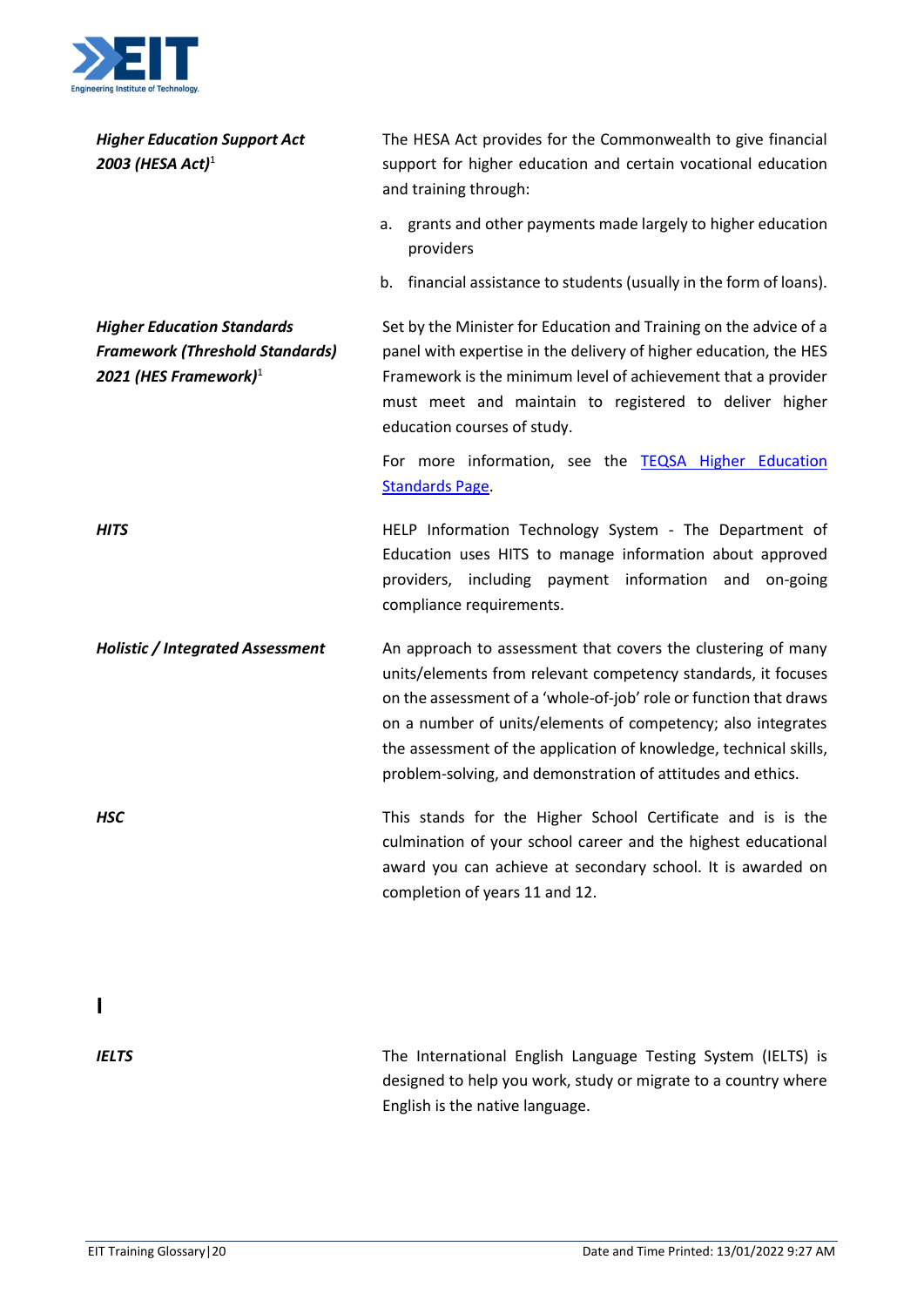

| <b>Independent Validation</b>      | Validation is carried out by a validator or validators who are not<br>employed or subcontracted by the RTO to provide training and<br>assessment and have no other involvement or interest in the<br>operations of the RTO. See also Registered Training<br>Organisation (RTO) and Validation.                   |
|------------------------------------|------------------------------------------------------------------------------------------------------------------------------------------------------------------------------------------------------------------------------------------------------------------------------------------------------------------|
| <b>Industry</b>                    | The bodies which have a stake in the services provided by RTOs.<br>These can include, but are not limited to:                                                                                                                                                                                                    |
|                                    | enterprise/industry clients, for example, employers; group<br>a<br>training organisations<br>b<br>industry organisations<br>industry regulators<br>C<br>d<br>Industry Reference<br>committees<br><b>Skills</b><br>Service<br>and<br>organisations<br>industry training advisory bodies, and<br>e<br>f<br>unions. |
| <b>Industry Engagement</b>         | May include, but is not limited to, strategies such as:                                                                                                                                                                                                                                                          |
|                                    | with<br>local<br>employers, regional/national<br>partnering<br>a<br>businesses, relevant industry bodies and/or enterprise<br><b>RTOs</b>                                                                                                                                                                        |
|                                    | involving employer nominees in industry<br>b<br>advisory<br>committees and/or reference groups                                                                                                                                                                                                                   |
|                                    | embedding staff within enterprises<br>C                                                                                                                                                                                                                                                                          |
|                                    | networking in an ongoing way with industry networks, peak<br>d<br>bodies and/or employers                                                                                                                                                                                                                        |
|                                    | developing networks of relevant employers and industry<br>e<br>representatives to participate in assessment validation, and                                                                                                                                                                                      |
|                                    | exchanging knowledge, staff, and/or resources with<br>f<br>employers, networks, and industry bodies.                                                                                                                                                                                                             |
| <b>Industry Regulator</b>          | A body or organisation responsible for the regulation and/or<br>licensing arrangements within a specific industry or occupation.                                                                                                                                                                                 |
| <b>Industry and Skills Council</b> | The Commonwealth, State and Territory ministerial council<br>established by the Council of Australian Governments or its<br>successor.                                                                                                                                                                           |
|                                    |                                                                                                                                                                                                                                                                                                                  |
| <b>Learning Outcomes</b>           | The expression of the set of knowledge, skills and the application<br>of the knowledge and skills a person has acquired and is able to                                                                                                                                                                           |

<span id="page-20-0"></span>demonstrate as a result of learning.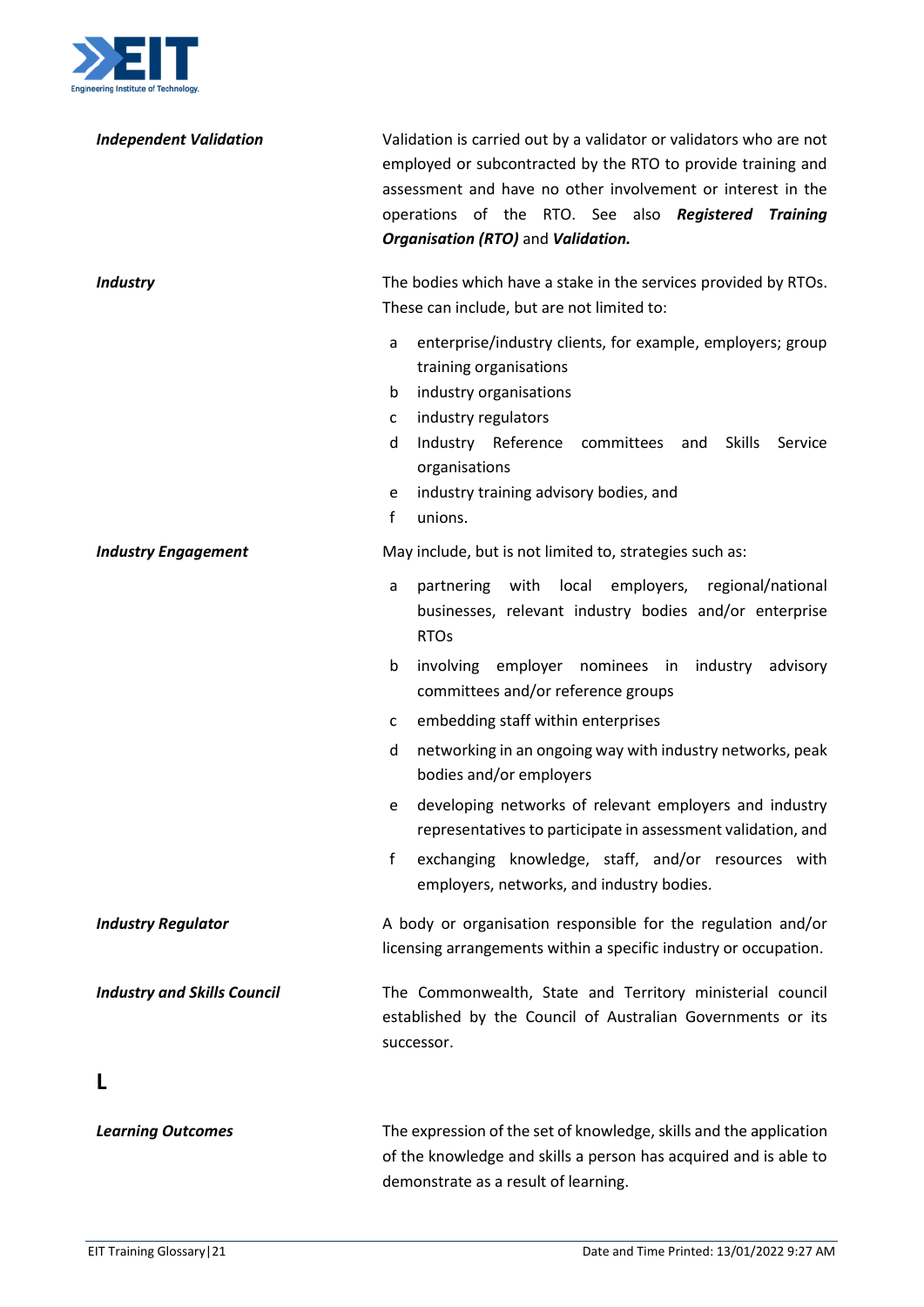

<span id="page-21-0"></span>

| Compliance with an eligibility requirement for an occupational<br><b>Licensed or Regulated Outcome</b><br>licence or a legislative requirement to hold a particular training<br>product in order to carry out an activity.<br>Language, literacy (reading and writing) and numeracy skills<br>LLN<br>(often just called LLN) must be at a suitable level in order to study<br>in higher education. It is important to be able to read, write and<br>understanding English to communicate well enough to complete<br>your study.<br>Learning Management System (EIT use Moodle).<br>LMS<br>Letter of Acceptance<br><b>LOA</b><br>Letter of Decline<br><b>LOD</b><br>Letter of Offer<br><b>LOO</b><br><b>LSO</b><br>Learning Support Officer.<br>M<br><b>Migration Agents Registration Authority</b><br><b>MARA</b><br>Marketing is the activity, set of institutions, and processes for<br><b>Marketing</b><br>creating, communicating, delivering, and exchanging offerings<br>that have value for customers, clients, partners, and society at |
|-------------------------------------------------------------------------------------------------------------------------------------------------------------------------------------------------------------------------------------------------------------------------------------------------------------------------------------------------------------------------------------------------------------------------------------------------------------------------------------------------------------------------------------------------------------------------------------------------------------------------------------------------------------------------------------------------------------------------------------------------------------------------------------------------------------------------------------------------------------------------------------------------------------------------------------------------------------------------------------------------------------------------------------------------|
|                                                                                                                                                                                                                                                                                                                                                                                                                                                                                                                                                                                                                                                                                                                                                                                                                                                                                                                                                                                                                                                 |
|                                                                                                                                                                                                                                                                                                                                                                                                                                                                                                                                                                                                                                                                                                                                                                                                                                                                                                                                                                                                                                                 |
|                                                                                                                                                                                                                                                                                                                                                                                                                                                                                                                                                                                                                                                                                                                                                                                                                                                                                                                                                                                                                                                 |
|                                                                                                                                                                                                                                                                                                                                                                                                                                                                                                                                                                                                                                                                                                                                                                                                                                                                                                                                                                                                                                                 |
|                                                                                                                                                                                                                                                                                                                                                                                                                                                                                                                                                                                                                                                                                                                                                                                                                                                                                                                                                                                                                                                 |
|                                                                                                                                                                                                                                                                                                                                                                                                                                                                                                                                                                                                                                                                                                                                                                                                                                                                                                                                                                                                                                                 |
|                                                                                                                                                                                                                                                                                                                                                                                                                                                                                                                                                                                                                                                                                                                                                                                                                                                                                                                                                                                                                                                 |
|                                                                                                                                                                                                                                                                                                                                                                                                                                                                                                                                                                                                                                                                                                                                                                                                                                                                                                                                                                                                                                                 |
|                                                                                                                                                                                                                                                                                                                                                                                                                                                                                                                                                                                                                                                                                                                                                                                                                                                                                                                                                                                                                                                 |
| large.                                                                                                                                                                                                                                                                                                                                                                                                                                                                                                                                                                                                                                                                                                                                                                                                                                                                                                                                                                                                                                          |
| Mode of Delivery / Study <sup>1</sup><br>The range of options for study available to students. Examples<br>include:                                                                                                                                                                                                                                                                                                                                                                                                                                                                                                                                                                                                                                                                                                                                                                                                                                                                                                                             |
| attendance face-to-face in a classroom                                                                                                                                                                                                                                                                                                                                                                                                                                                                                                                                                                                                                                                                                                                                                                                                                                                                                                                                                                                                          |
| supervised study on a higher education provider's campus                                                                                                                                                                                                                                                                                                                                                                                                                                                                                                                                                                                                                                                                                                                                                                                                                                                                                                                                                                                        |
| eLearning (online learning)                                                                                                                                                                                                                                                                                                                                                                                                                                                                                                                                                                                                                                                                                                                                                                                                                                                                                                                                                                                                                     |
| distance or independent learning                                                                                                                                                                                                                                                                                                                                                                                                                                                                                                                                                                                                                                                                                                                                                                                                                                                                                                                                                                                                                |
| work-integrated learning                                                                                                                                                                                                                                                                                                                                                                                                                                                                                                                                                                                                                                                                                                                                                                                                                                                                                                                                                                                                                        |
| fast track                                                                                                                                                                                                                                                                                                                                                                                                                                                                                                                                                                                                                                                                                                                                                                                                                                                                                                                                                                                                                                      |
| intensive delivery                                                                                                                                                                                                                                                                                                                                                                                                                                                                                                                                                                                                                                                                                                                                                                                                                                                                                                                                                                                                                              |
| block release<br>and mixed (or blended) delivery.                                                                                                                                                                                                                                                                                                                                                                                                                                                                                                                                                                                                                                                                                                                                                                                                                                                                                                                                                                                               |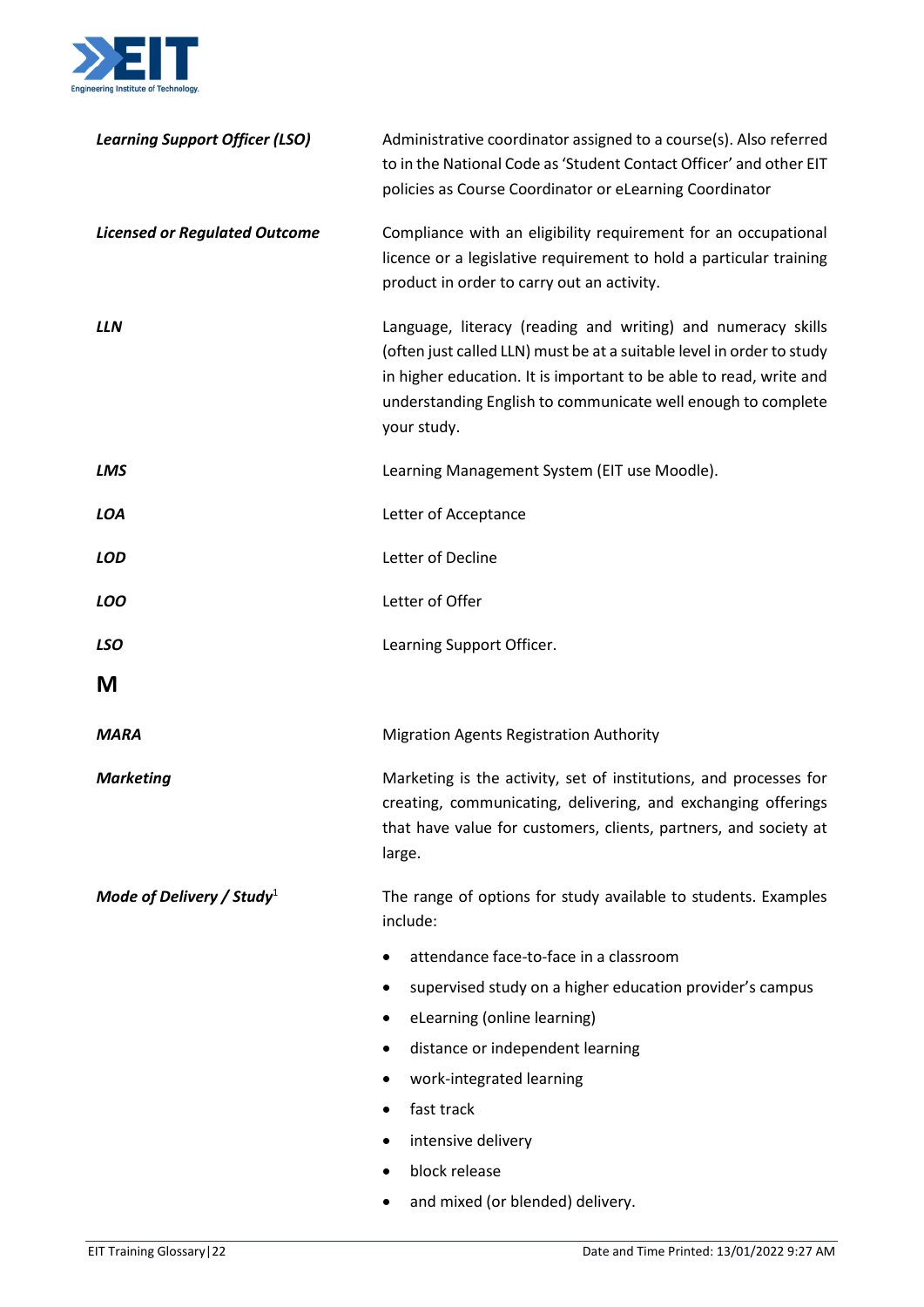

<span id="page-22-0"></span>

| <b>Module</b>                               | The method adopted to deliver training and assessment which<br>includes online, distance or blended methods.                                                                                                                                                                                                              |
|---------------------------------------------|---------------------------------------------------------------------------------------------------------------------------------------------------------------------------------------------------------------------------------------------------------------------------------------------------------------------------|
| <b>Monitoring</b>                           | See 'Audit'                                                                                                                                                                                                                                                                                                               |
| <b>Moodle</b>                               | Moodle is an Open-Source Course Management System (CMS),<br>also known as a Learning Management System (LMS) or a Virtual<br>Learning Environment (VLE).                                                                                                                                                                  |
| N                                           |                                                                                                                                                                                                                                                                                                                           |
| <b>National Code 2018</b>                   | Provides nationally consistent standards for the conduct of<br>registered providers and the registration of their courses. These<br>standards set out specifications and procedures to ensure that<br>registered providers of education and training courses can<br>clearly understand and comply with their obligations. |
|                                             | For more information see TESQSA's National Code page.                                                                                                                                                                                                                                                                     |
| <b>National Register</b>                    | The register maintained by the Commonwealth Department<br>responsible for VET and referred to in section 216 of the National<br>Vocational Education and Training Regulator Act 2011                                                                                                                                      |
| <b>Nationally Recognised Training (NRT)</b> | Recognised<br>Training<br>The<br>Nationally<br>(NRT)<br>logo<br>is<br>a a<br>distinguishable mark of quality for promoting and certifying<br>national vocational education and training leading to Australian<br>Qualifications Framework (AQF) qualifications or Statements of<br>Attainment.                            |
| <b>National VET Regulator (NVR)</b>         | See ASQA.                                                                                                                                                                                                                                                                                                                 |
| <b>Natural Justice</b>                      | Ensuring procedural fairness which involves:                                                                                                                                                                                                                                                                              |
|                                             | Decisions and processes free from bias                                                                                                                                                                                                                                                                                    |
|                                             | All parties having the right to be heard                                                                                                                                                                                                                                                                                  |
|                                             | All parties having a right to know how and of what, they are<br>involved / accused                                                                                                                                                                                                                                        |
|                                             | Investigating a matter appropriately before a decision is<br>made                                                                                                                                                                                                                                                         |
|                                             | All parties being told the decision and the reasons for the<br>decision.                                                                                                                                                                                                                                                  |
| <b>NCVER</b>                                | National Centre of Vocational Education Research is the national<br>professional body responsible for collecting, managing, analysing<br>and communicating research and statistics on the Australian<br>vocational education and training (VET) sector.                                                                   |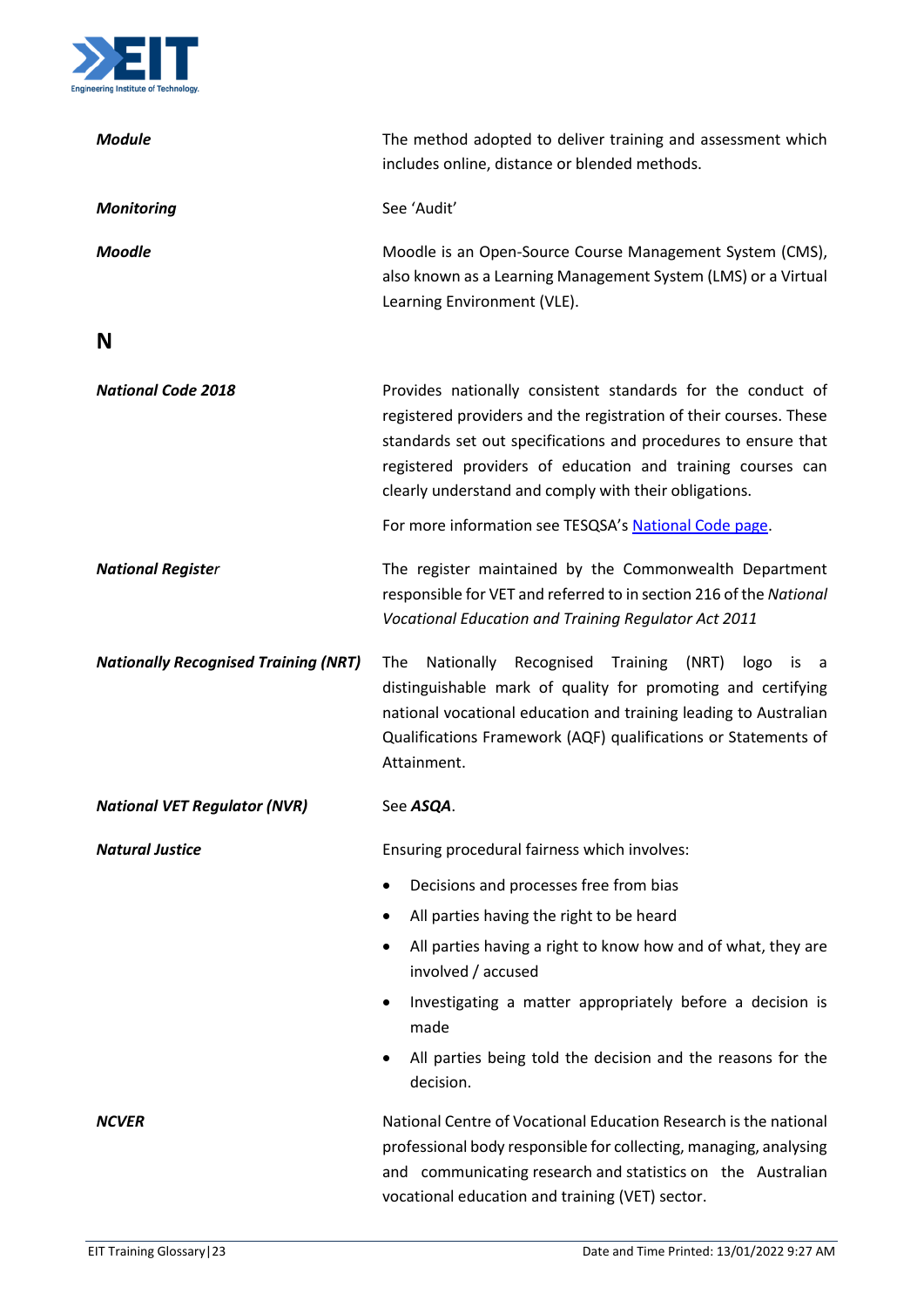

<span id="page-23-1"></span><span id="page-23-0"></span>

| <b>Nested Courses</b>       | Course of study leading to higher education awards that include<br>articulation arrangements from a lower-level higher education<br>award into a higher-level higher education award. Nested<br>courses also enable multiple entry and exit points.                        |
|-----------------------------|----------------------------------------------------------------------------------------------------------------------------------------------------------------------------------------------------------------------------------------------------------------------------|
| <b>NRT</b>                  | See Nationally Recognised Training.                                                                                                                                                                                                                                        |
| <b>NVR</b>                  | See National VET Regulator.                                                                                                                                                                                                                                                |
| <b>NUHEP (or NUHEI)</b>     | Non-University Higher Education Provider or Non-University<br>Higher Education Institutions.                                                                                                                                                                               |
| O                           |                                                                                                                                                                                                                                                                            |
| <b>OC</b>                   | On Campus.                                                                                                                                                                                                                                                                 |
| <b>OCL</b>                  | On-Campus Lecturer - This is an on-campus, multi-disciplinary<br>engineering lecturer who is physically present in all classes of the<br>course they are assigned to and during all scheduled course<br>contact hours to facilitate all on-campus content for that course. |
| <b>Operations of an RTO</b> | Training, assessment, administration, and support services<br>related to its registration, including those delivered across<br>jurisdictions and offshore.                                                                                                                 |
| P                           |                                                                                                                                                                                                                                                                            |
| Pathways                    | Pathways allow students to move through qualification levels<br>with full or partial recognition for the qualifications and/or<br>learning outcomes they already have. See also Credit, Credit<br>Transfer, Recognition of Prior Learning and Articulation.                |
| <b>Partnerships</b>         | The written agreements undertaken between an RTO and other<br>organisations (including other RTOs) which can take a number of<br>forms, including:                                                                                                                         |
|                             | memorandum of understanding<br>٠<br>memorandum of agreement<br>٠<br>service agreement, and<br>$\bullet$<br>letter of agreement.                                                                                                                                            |
|                             | These arrangements enable the partners to share (for mutual<br>benefit) their resources, effort, time, cost, responsibility, and<br>expertise. All partners must comply with the requirements of the<br>Standards for Registered Organisations (RTOs) 2015.                |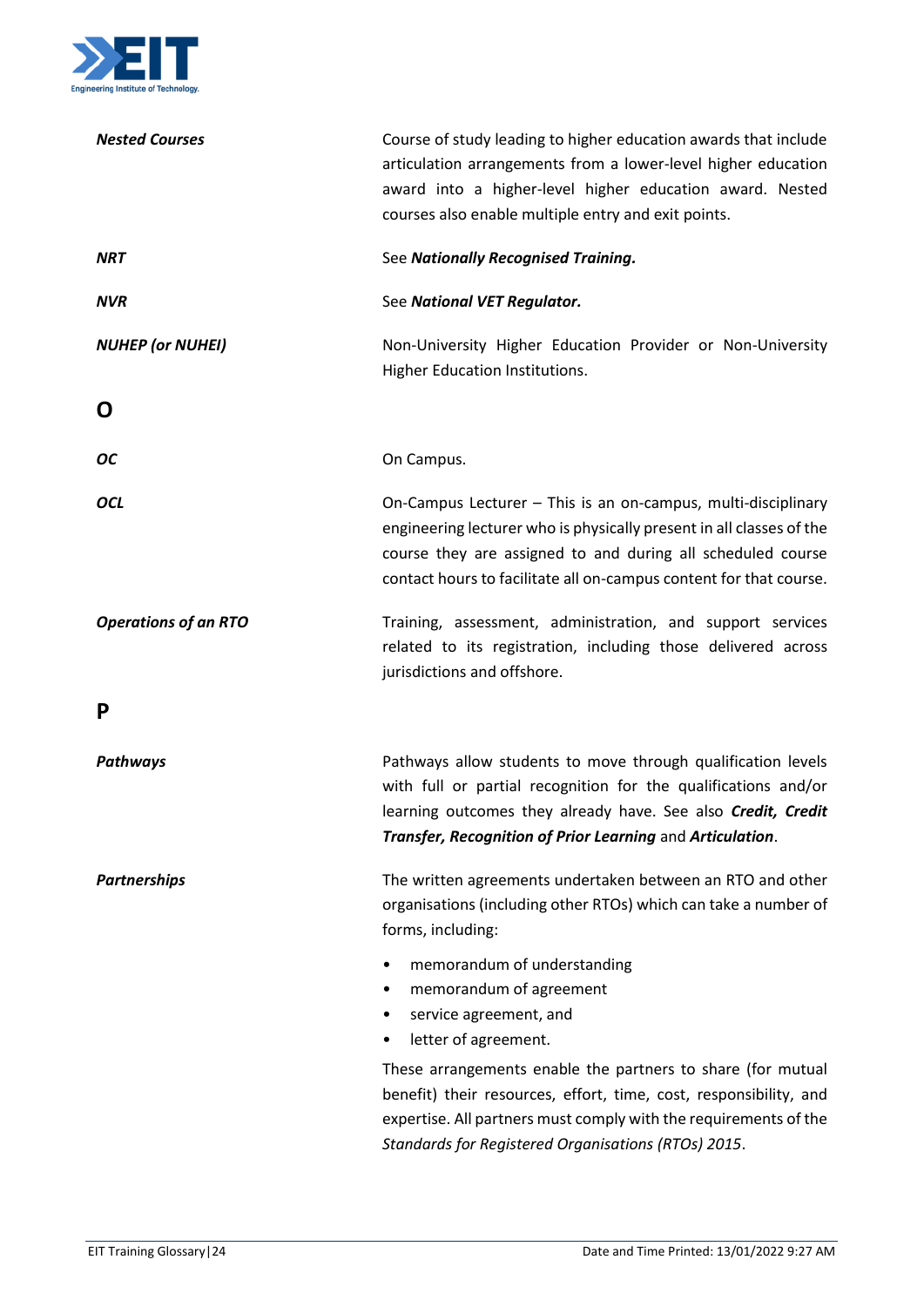

| <b>Performance Criteria</b>     | Part of the format of a competency standard which comprises<br>evaluative statements that specify the level of performance<br>required to demonstrate achievement of the element.                                                                                                                                                                                                                                                                                                               |
|---------------------------------|-------------------------------------------------------------------------------------------------------------------------------------------------------------------------------------------------------------------------------------------------------------------------------------------------------------------------------------------------------------------------------------------------------------------------------------------------------------------------------------------------|
| Person                          | A body politic or corporate as well as an individual.                                                                                                                                                                                                                                                                                                                                                                                                                                           |
| <b>PIR</b>                      | Provider Information Request - This is a mandatory annual data<br>collection process administered by the Department of Education<br>and Training on behalf of TEQSA, that ensures TEQSA have key<br>information regarding all higher education providers. Access to<br>this data helps inform TEQSA's risk-based approach to regulation<br>of the sector.                                                                                                                                       |
| <b>PRISMS</b>                   | Provider Registration and International Student Management<br>System - As a CRICOS provider EIT must submit certain<br>information about overseas students to the Australian<br>Government. This information must be submitted electronically<br>PRISMS.<br>Through<br>PRISMS, certain<br>through<br>Australian<br>Government agencies can monitor student compliance with visa<br>conditions and provider compliance with the Education Services<br>for Overseas Students Act 2000 (ESOS Act). |
|                                 | PRISMS is a secure system for providers to issue 'Confirmations'<br>of Enrolment' to overseas students intending to study in<br>Australia (the Department of Immigration and Border Protection<br>requires these to issue a student visa), and report changes in<br>course enrolment.                                                                                                                                                                                                           |
| <b>Professional Development</b> | An activity that develops and/or maintains an individual's skills,<br>knowledge,<br>expertise, and other<br>characteristics<br>as<br>- a<br>trainer/assessor. This includes both formal and informal<br>activities that encompass vocational competencies, currency of<br>industry skills and knowledge, and practice of vocational training,<br>learning and assessment, including competency-based training<br>and assessment. Examples of professional development<br>activities include:    |
|                                 | participation<br>courses,<br>workshops,<br>seminars,<br>in<br>a<br>conferences, or formal learning programs                                                                                                                                                                                                                                                                                                                                                                                     |
|                                 | participation in mentoring, professional associations, or<br>b<br>other learning networks                                                                                                                                                                                                                                                                                                                                                                                                       |
|                                 | personal development through individual research or<br>С<br>reading of publications or other relevant information                                                                                                                                                                                                                                                                                                                                                                               |
|                                 | participation in comparing or validation activities, and<br>d                                                                                                                                                                                                                                                                                                                                                                                                                                   |
|                                 | participation in industry release schemes.<br>e                                                                                                                                                                                                                                                                                                                                                                                                                                                 |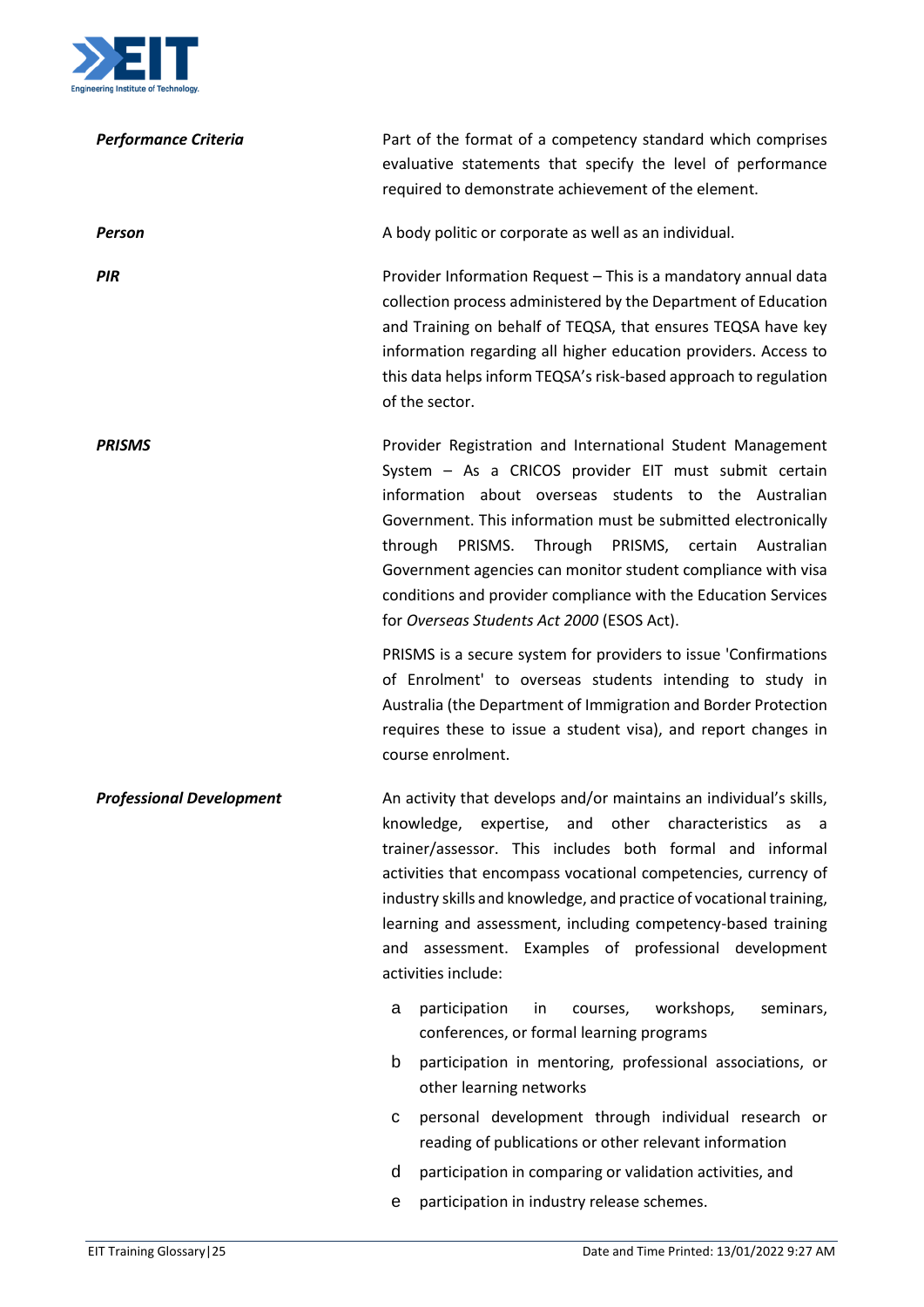

<span id="page-25-1"></span><span id="page-25-0"></span>

| <b>Professional Judgement</b> | A critical element in the assessment process involving expert<br>knowledge of the field, a deep understanding of underlying<br>principles, accumulated experience in VET assessment practices,<br>including knowledge of recent advances in assessment methods,<br>and mastery of the best available techniques and tools; also<br>participation in professional dialogue,<br>includes<br>critical<br>self-reflection and the capacity to constructively critique one's<br>own and peers' assessment practices. |
|-------------------------------|-----------------------------------------------------------------------------------------------------------------------------------------------------------------------------------------------------------------------------------------------------------------------------------------------------------------------------------------------------------------------------------------------------------------------------------------------------------------------------------------------------------------|
| <b>Progression Form</b>       | A form in the eCAF system (see eCAF) that a VET Student Loan<br>holder must complete within 14 days of receiving, to<br>demonstrate they are a genuine student.                                                                                                                                                                                                                                                                                                                                                 |
| <b>PTE</b>                    | Pearson Test of English Academic is an English language test<br>designed to assess the readiness of non-native English speakers<br>to participate in a university-level English language instruction<br>program. It is a computer-based exam which focuses on real-life<br>English used in academic surroundings.                                                                                                                                                                                               |
| <b>Public Liability</b>       | A situation in which a member of the public is hurt or damage is<br>caused to their property by a company's actions or products.                                                                                                                                                                                                                                                                                                                                                                                |
| Q                             |                                                                                                                                                                                                                                                                                                                                                                                                                                                                                                                 |
| <b>Qualification</b>          | See AQF Qualification.                                                                                                                                                                                                                                                                                                                                                                                                                                                                                          |
| <b>Qualification Testamur</b> | Formal certification in the VET sector by an RTO that an<br>individual has satisfied all requirements of the units of<br>competency or modules that comprise an AQF qualification as<br>specified by:                                                                                                                                                                                                                                                                                                           |
|                               | a nationally endorsed training package, or<br>٠<br>an accredited course that provides training for that<br>٠<br>qualification                                                                                                                                                                                                                                                                                                                                                                                   |
| R                             |                                                                                                                                                                                                                                                                                                                                                                                                                                                                                                                 |
| <b>Range Statement</b>        | Part of a competency standard that sets out a range of contexts<br>in which performance can take place which helps the assessor to<br>identify the specific industry or enterprise application of the unit.                                                                                                                                                                                                                                                                                                     |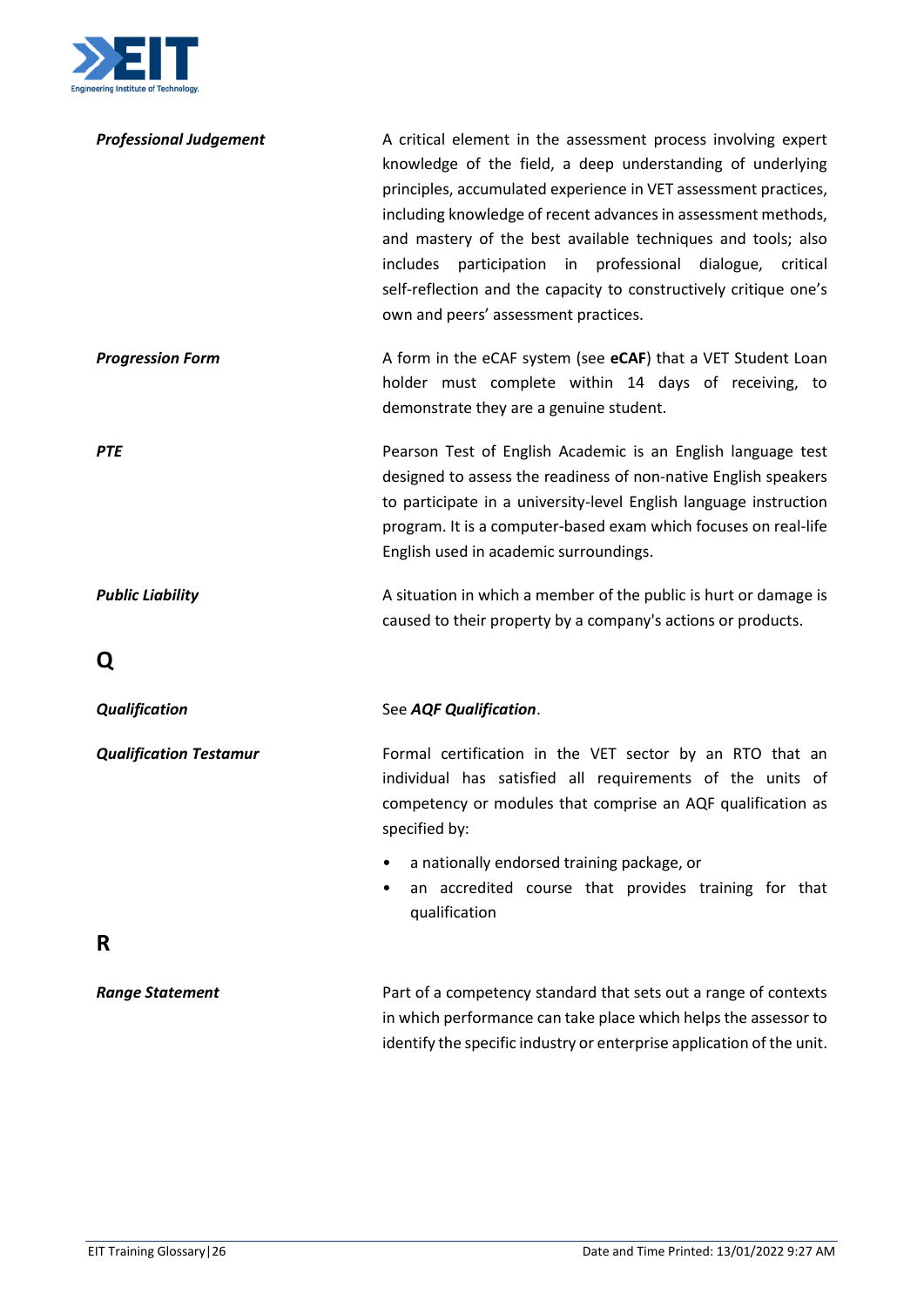

| <b>Reasonable Adjustment</b>                      | Altering the assessment process to meet the needs and<br>characteristics of the learners being assessed, taking into<br>equity requirements. Determination<br>of<br>account<br>any<br>'reasonableness' requires judgement that must take into<br>account the impact on the organisation and the need to maintain<br>the integrity of the unit of competency. |
|---------------------------------------------------|--------------------------------------------------------------------------------------------------------------------------------------------------------------------------------------------------------------------------------------------------------------------------------------------------------------------------------------------------------------|
| <b>Recognition</b>                                | The term that covers recognition of prior learning (RPL) and<br>recognition of current competency (RCC) which refer to<br>acknowledgement of competencies held currently, regardless of<br>how, when or where the learning occurred.                                                                                                                         |
|                                                   | Competencies may be attained in a number of ways, including<br>through any combination of formal or informal training and<br>education, work experience or general life experience.                                                                                                                                                                          |
|                                                   | In order to grant RPL/RCC, the assessor must be confident that<br>the learner is currently competent against the endorsed industry<br>or enterprise competency standards or outcomes specified in<br>AQF accredited courses.                                                                                                                                 |
| <b>Recognition of Current Competency</b><br>(RCC) | This applies if a client has previously successfully completed the<br>requirements for a unit of competency or module and is now<br>required, for example, by a licensing authority, to be reassessed<br>to ensure that the competence is being maintained. In this case,<br>no extra skill or competencies are nationally recognised                        |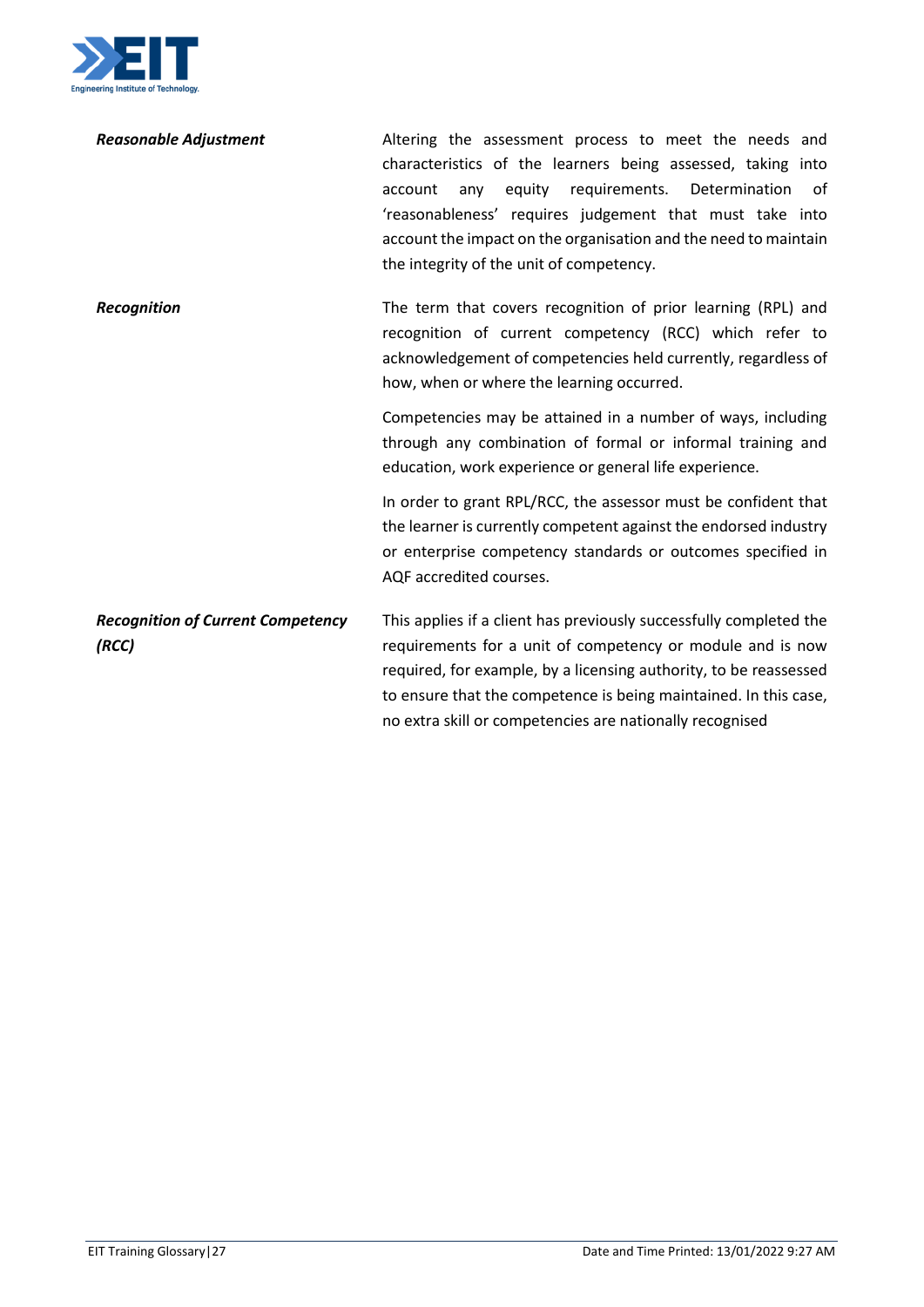

| <b>Recognition of Prior Learning (RPL)</b>       | An assessment process that assesses the competencies of an<br>individual that may have been acquired through formal, non-<br>formal and informal learning to determine the extent to which<br>that individual meets the requirements specified in the training<br>package or VET accredited course.             |
|--------------------------------------------------|-----------------------------------------------------------------------------------------------------------------------------------------------------------------------------------------------------------------------------------------------------------------------------------------------------------------|
|                                                  | Formal learning refers to learning that takes place through a<br>structured program of instruction and is linked to the attainment<br>of an AQF qualification or statement of attainment, for example,<br>a certificate, diploma, or university degree.                                                         |
|                                                  | Non-formal learning refers to learning that takes place through a<br>structured program of instruction but does not lead to the<br>attainment of an AQF qualification or statement of attainment,<br>for example, in-house professional development programs<br>conducted by a business.                        |
|                                                  | Informal learning refers to learning that results through<br>experience of work-related, social, family, hobby, or leisure<br>activities, for example, the acquisition of interpersonal skills<br>developed through several years as a sales representative.                                                    |
| <b>Record of Results</b>                         | A record of results is a record of all learning in relation to a<br>qualification in which a student is/was enrolled and is issued by<br>an authorised issuing organisation. This may also be called a<br>'transcript of results', 'academic transcript', 'record of<br>achievement' or 'statement of results'. |
| <b>Record</b>                                    | A written, printed, or electronic document providing evidence<br>that activities have been performed or evidence of a business<br>transaction.                                                                                                                                                                  |
| <b>Records of Assessment</b>                     | The information of assessment outcomes that is retained by the<br>organisation responsible for issuing the nationally recognised<br>qualification or statement of attainment.                                                                                                                                   |
| <b>Registered Training Organisation</b><br>(RTO) | A training organisation registered in accordance with the<br>regulatory body to deliver nationally recognised training.                                                                                                                                                                                         |
| Registrar                                        | The Student Identifiers Registrar $-$ the statutory office<br>established by the Student Identifiers Act 2014; it is responsible<br>for administering the Unique Student Identifier (USI) scheme<br>nationally.                                                                                                 |
| <b>Registration</b>                              | The registration as an RTO by the VET regulator, where that<br>registration is then entered on the National Register.                                                                                                                                                                                           |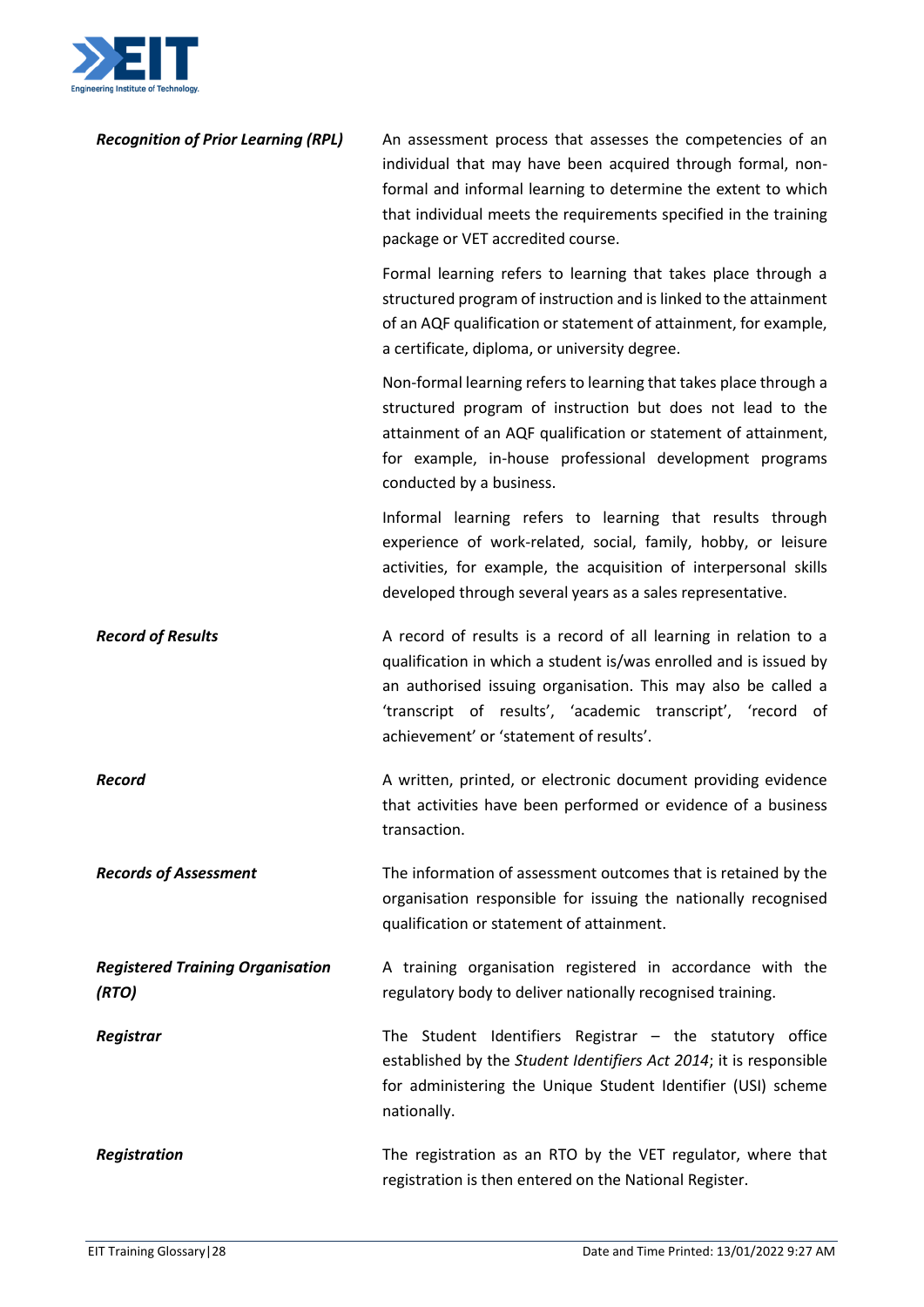

<span id="page-28-0"></span>

| <b>Reporting Assessment Outcomes</b> | The different ways in which the outcomes of assessment<br>processes are reported to the person being assessed, employers<br>and other appropriate personnel or stakeholders. Assessment<br>outcomes may be reported in a variety of ways, including<br>through graded, non-graded, statistical, or descriptive reporting<br>systems. |
|--------------------------------------|--------------------------------------------------------------------------------------------------------------------------------------------------------------------------------------------------------------------------------------------------------------------------------------------------------------------------------------|
| <b>Retention Rate<sup>2</sup></b>    | This is a measure of the proportion of students who continue<br>their studies after their first year.                                                                                                                                                                                                                                |
| Risk Assessment Framework $1$        | Previously called the Regulatory Risk Framework, it describes<br>our regulatory risk management policy and processes. It enables<br>us to give effect to the principle of reflecting risk in our regulatory<br>activities, as required under the Tertiary Education Quality and<br>Standards Agency Act 2011.                        |
|                                      | For more information visit TEQSA's Risk Assessment Framework<br>page.                                                                                                                                                                                                                                                                |
| <b>RPL</b>                           | See Recognition of Prior Learning (RPL).                                                                                                                                                                                                                                                                                             |
|                                      |                                                                                                                                                                                                                                                                                                                                      |
| <b>RTO</b>                           | See Registered Training Organisation (RTO).                                                                                                                                                                                                                                                                                          |
| <b>RTO Code</b>                      | The registration identifier given to the RTO on the National<br>Register.                                                                                                                                                                                                                                                            |
| S                                    |                                                                                                                                                                                                                                                                                                                                      |
| S1/S2                                | Semester 1 / Semester 2                                                                                                                                                                                                                                                                                                              |
| <b>Scope of Registration</b>         | The training products for which an RTO is registered to issue AQF<br>certification documentation. It allows the RTO to:                                                                                                                                                                                                              |
|                                      | provide both training delivery and assessment resulting in<br>a<br>the issuance of AQF certification documentation by the RTO,<br>or                                                                                                                                                                                                 |
|                                      | provide assessment resulting in the issuance of AQF<br>b<br>certification documentation by the RTO.                                                                                                                                                                                                                                  |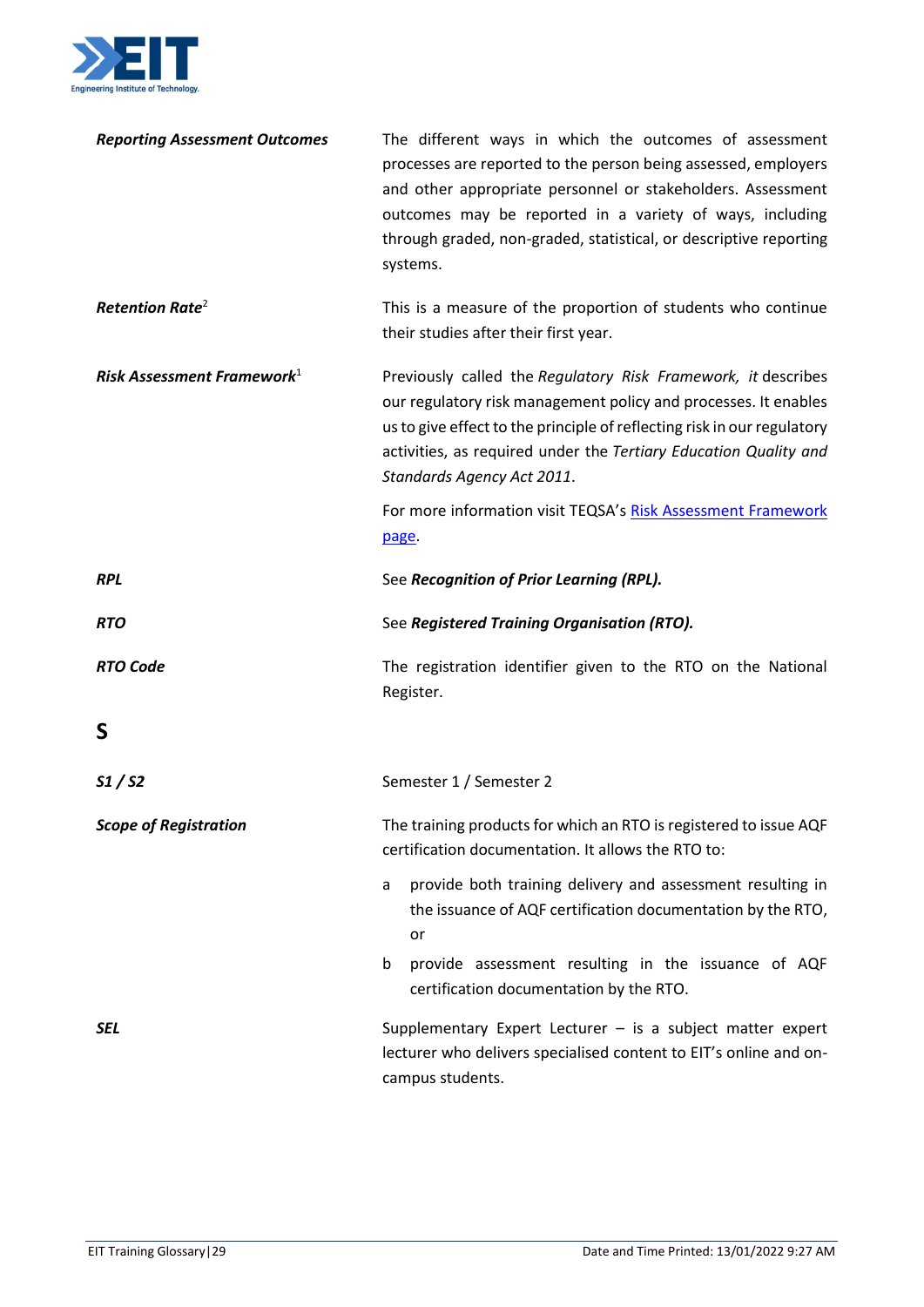

| <b>Self-Evaluation</b> | A process that allows learners being assessed to collect and<br>provide evidence on their own performances against the<br>competency standards. It is often used as a pre-assessment tool<br>to help learners and assessors determine what evidence is<br>available and where the gaps may be. |
|------------------------|------------------------------------------------------------------------------------------------------------------------------------------------------------------------------------------------------------------------------------------------------------------------------------------------|
| <b>Services</b>        | The training, assessment, educational and support services<br>and/or any activities related to the recruitment of prospective<br>learners. It does not include services such as learner counselling,<br>mediation, or ICT support                                                              |
| <b>Simulation</b>      | A form of evidence gathering that involves the learner<br>completing or dealing with a task, activity, or problem in an off<br>the job situation that replicates the workplace context.                                                                                                        |
|                        | Simulations vary from recreating realistic workplace situations,<br>such as using flight simulators, through the creation of role-plays<br>based on workplace scenarios to the reconstruction of a business<br>situation on a spreadsheet.                                                     |
|                        | In developing simulations, the emphasis is not so much on<br>reproducing the external circumstance but on creating situations<br>in which learners are able to demonstrate:                                                                                                                    |
|                        | technical skills<br>٠<br>underpinning knowledge<br>٠<br>generic skills such as decision-making and problem-solving,<br>and<br>workplace practices such as effective communication<br>٠                                                                                                         |
| <b>Skill Set</b>       | A single unit of competency or a combination of units of<br>competency from a training package which link to a licensing or<br>regulatory requirement or a defined industry need.                                                                                                              |
| <b>SMS</b>             | Student Management System (EIT use TRUSSRTO) is designed to<br>help Registered Training Organisations (RTOs) manage their<br>student records in an easy and effective manner.                                                                                                                  |
| <b>SOA</b>             | See Statement of Attainment                                                                                                                                                                                                                                                                    |
| <b>SOP</b>             | Statement of Purpose $-$ a written statement that CRICOS<br>students must provide giving reasons for wanting to study in<br>Australia and with EIT. We use this as a way of assessing GTE and<br>GS criteria.                                                                                  |
| <b>Stakeholder</b>     | A person with an interest or concern in something, especially a<br>business. Stakeholders can be internal or external to a business.                                                                                                                                                           |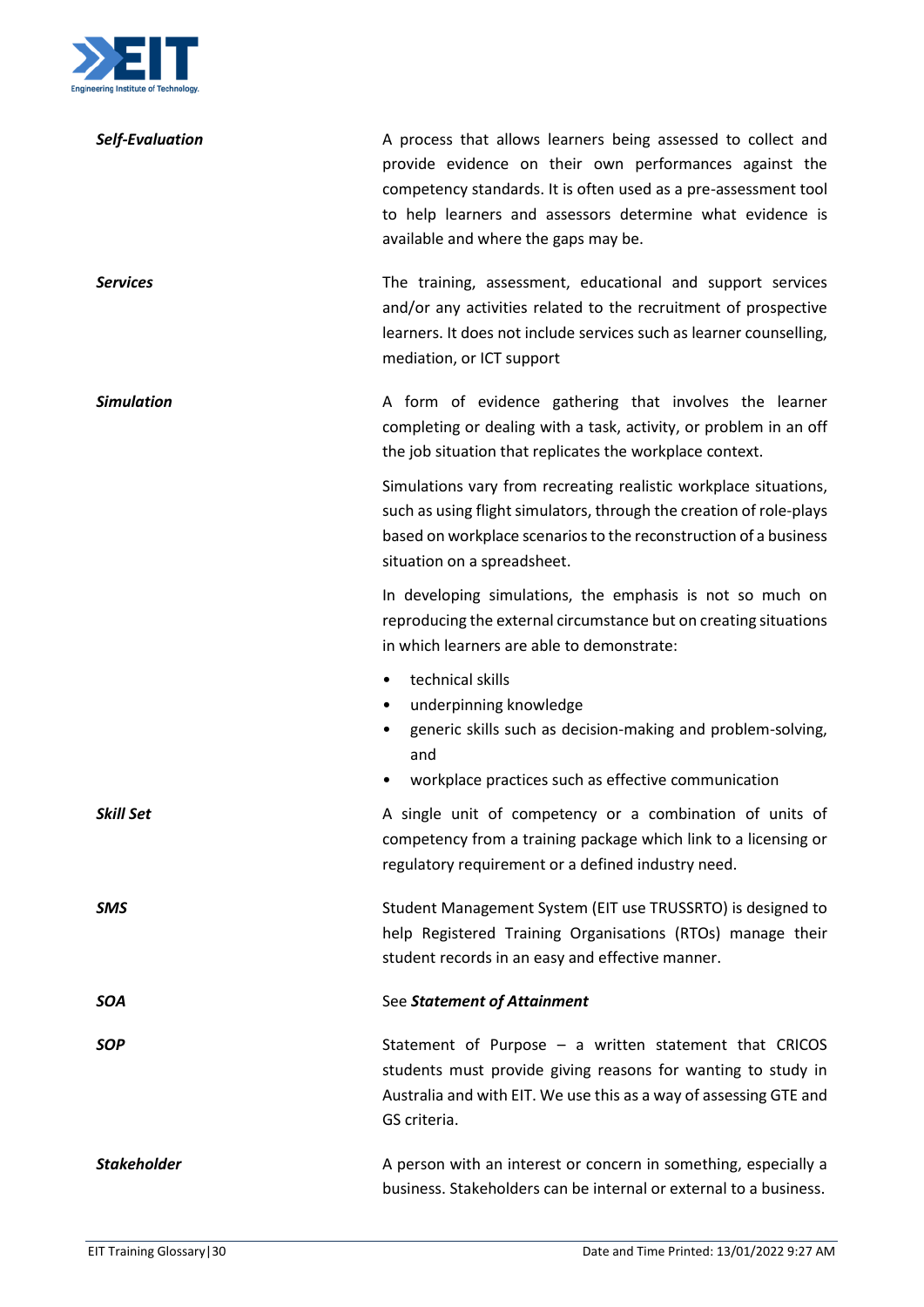

| <b>Statement of Attainment</b>   | A statement issued to a person confirming that the person has<br>satisfied the requirements of the unit(s) of competency or<br>accredited short course specified in the statement.                                                                                                                                                                                    |
|----------------------------------|-----------------------------------------------------------------------------------------------------------------------------------------------------------------------------------------------------------------------------------------------------------------------------------------------------------------------------------------------------------------------|
| <b>Statement of Covered Fees</b> | A VET Student Loans Statement of Covered Fees is issued to all<br>students enrolled on an approved course whether they take out<br>a VET Student Loan or not. This provides details of all the tuition<br>fees.                                                                                                                                                       |
| <b>Statistically Valid</b>       | For the purposes of the Standards, a random sample of<br>appropriate size is selected to enable confidence that the result<br>is sufficiently accurate to be accepted as representative of the<br>total population of assessments being validated                                                                                                                     |
| <b>Student</b>                   | A person being training and / or assessed by the RTO for the<br>purpose of issuing AQF certification documentation. See also<br><b>Commencing Student.</b>                                                                                                                                                                                                            |
| <b>Student Attrition Rates</b>   | The proportion of students commencing a course of study in a<br>given year who neither complete nor return in the following<br>year. It does not identify those students who defer their study or<br>transfer to another institution. The 'drop out' rate from<br>providers represents one dimension of the effectiveness of the<br>delivery of educational services. |
| <b>Student Cohort</b>            | All students commencing a course of study in a particular year<br>with a higher education provider. Student cohorts may be<br>classified by:                                                                                                                                                                                                                          |
|                                  | entry pathway<br>mode of study<br>place of study<br>other groupings.                                                                                                                                                                                                                                                                                                  |
| <b>Student Identifier</b>        | An identifier assigned to an individual by the registrar under<br>section 10 or 12 of the Student Identifiers Act 2014. It is a<br>reference number made up of numbers and letters creating a<br>secure online record of an individual's nationally recognised<br>training which can be accessed anytime, anywhere and is the<br>individuals for life.                |
|                                  | Also known as an USI.                                                                                                                                                                                                                                                                                                                                                 |
| <b>Student Management System</b> | See SMS.                                                                                                                                                                                                                                                                                                                                                              |
| <b>Subject</b>                   | A separate unit of study and a combination of subjects make up<br>a course of study.                                                                                                                                                                                                                                                                                  |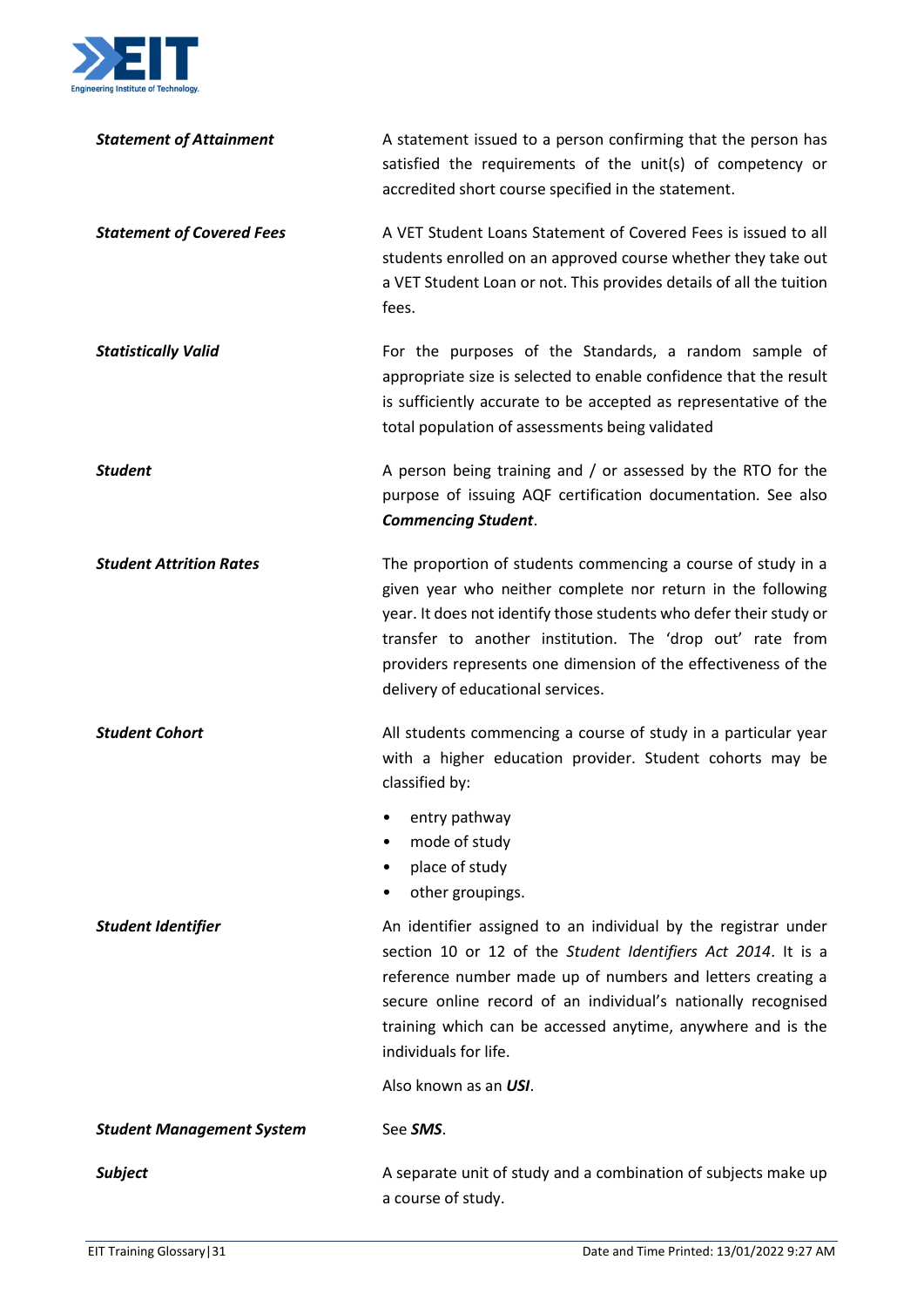

<span id="page-31-0"></span>

| <b>Support Services</b> | Services offered to students concerning academic or pastoral<br>care issues                                                                                                                                                                                |
|-------------------------|------------------------------------------------------------------------------------------------------------------------------------------------------------------------------------------------------------------------------------------------------------|
| <b>SUGARCRM</b>         | EIT's Customer Relationship Management software - technology<br>that manages relationships and interactions with customers and<br>potential customers.                                                                                                     |
| Τ                       |                                                                                                                                                                                                                                                            |
| T1 / T2 / T3 / T4       | Term 1 / Term 2 / Term 3 / Term 4.                                                                                                                                                                                                                         |
| TAC                     | See Training Accreditation Council (TAC).                                                                                                                                                                                                                  |
| TAS                     | See Training and Assessment Strategies and Practices.                                                                                                                                                                                                      |
| <b>TEQSA</b>            | Tertiary Education Quality and Standards Agency is Australia's<br>independent national quality assurance and regulatory agency<br>for higher education.                                                                                                    |
| <b>Testamur</b>         | A testamur is an official certification document that confirms<br>that a qualification has been awarded to an individual. In<br>Australia this may be called an 'award', 'parchment', 'laureate'<br>or 'certificate'.                                      |
| <b>TCSI</b>             | "The Tertiary Collection of Student Information or TCSI<br>(pronounced 'taxi') is a joint project between the Department of<br>Education, Skills and Employment (department) and Services<br>Australia to transform how student information is collected." |
|                         | Extracted from the <b>TCSI</b> website, 21 Feb 2022.                                                                                                                                                                                                       |
| <b>TFN</b>              | A tax file number (TFN) is your personal reference number with<br>the Australian Taxation Office related to their tax and<br>superannuation systems.                                                                                                       |
| TGA                     | See training.gov.au                                                                                                                                                                                                                                        |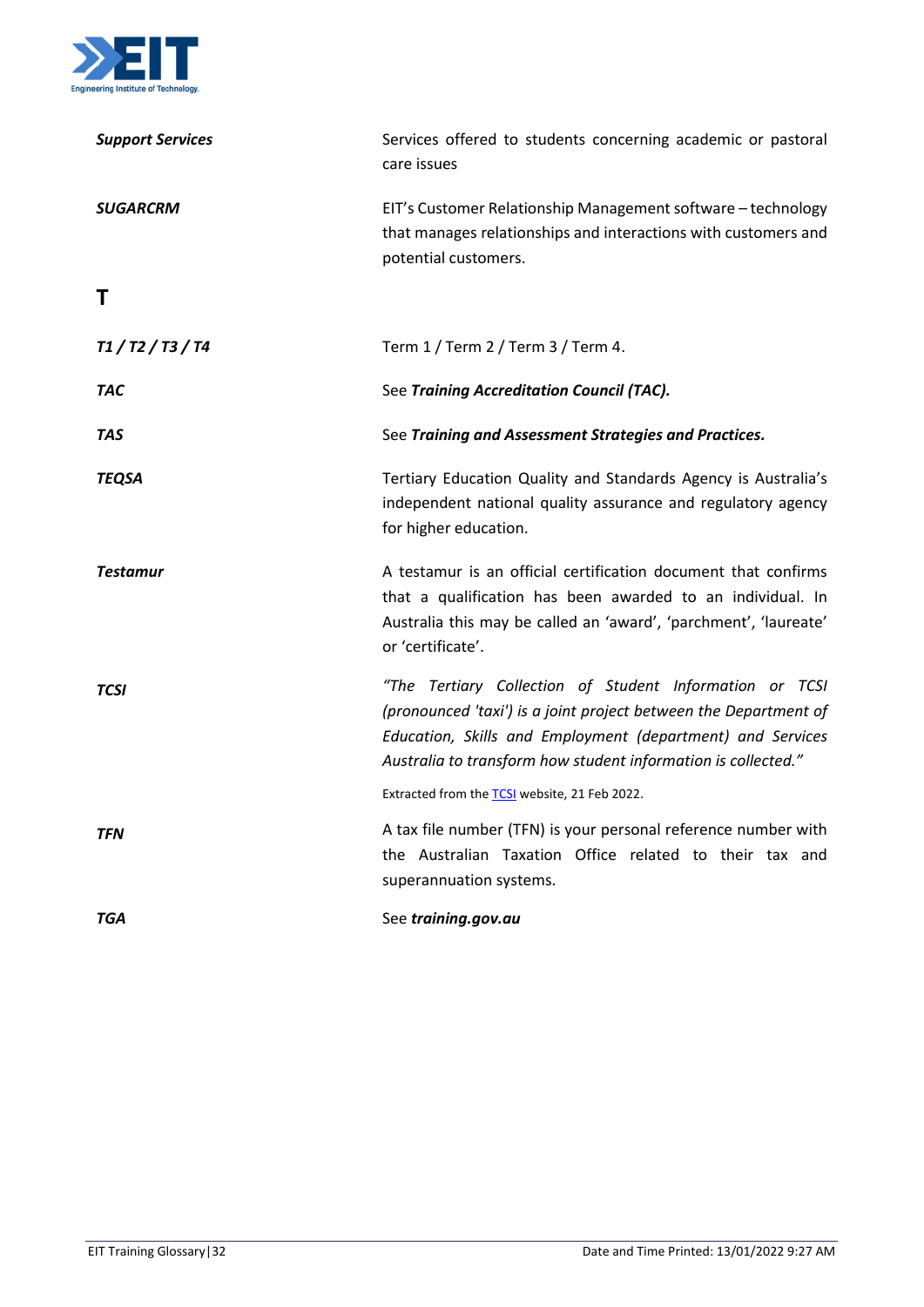

| <b>Third Party, Agent or Partner</b><br><b>Arrangements</b> | Where a higher education provider has, or intends to have,<br>aspect of its course(s) of study carried out by a partner, agent or<br>third-party arrangement. These arrangements may include:<br>partnerships with other institutions, higher education<br>$\bullet$<br>providers, or entities<br>the formation of joint ventures or special purpose<br>companies<br>sub-contracting of services<br>franchising arrangements. |
|-------------------------------------------------------------|-------------------------------------------------------------------------------------------------------------------------------------------------------------------------------------------------------------------------------------------------------------------------------------------------------------------------------------------------------------------------------------------------------------------------------|
|                                                             | For more information, view TEQSA's Third Party Arrangements<br><b>Guidance Notes page.</b>                                                                                                                                                                                                                                                                                                                                    |
| <b>TOEFL</b>                                                | Test of English as a Foreign Language                                                                                                                                                                                                                                                                                                                                                                                         |
| <b>TPS</b>                                                  | Tuition Protection Service is an initiative of the Australian<br>Government to assist international students whose education<br>providers are unable to fully deliver their course of study. The<br>TPS ensures that international students are able to either:                                                                                                                                                               |
|                                                             | complete their studies in another course or with another<br>٠<br>education provider or<br>receive a refund of their unspent tuition fees.<br>$\bullet$                                                                                                                                                                                                                                                                        |
| <b>Trainers</b>                                             | People who provide training in accordance with Clauses 1.13,<br>1.14 and 1.16 of the Standards for Registered Training<br>Organisations (RTOs) 2015.                                                                                                                                                                                                                                                                          |
| <b>Training</b>                                             | The process used by an RTO or a third-party delivering services<br>on its behalf to facilitate learning and the acquisition of<br>competencies in relation to the training product on the RTO's<br>scope of registration.                                                                                                                                                                                                     |
| <b>Training Accreditation Council (TAC)</b>                 | Training Accreditation Council is Western Australia's Vocational<br>Education and Training (VET) Regulator responsible for the<br>quality assurance and recognition of VET services in WA. The<br>Council is established under the Vocational Education and<br>Training Act 1996.                                                                                                                                             |
| <b>Training and Assessment Credentials</b>                  | These are the qualifications, skill sets and units of competency,<br>or relevant combination of those qualifications, skill sets and<br>units of competency, required by a trainer and / or assessor as<br>per the Standards for Registered Training Organisations (RTOs)<br>2015.                                                                                                                                            |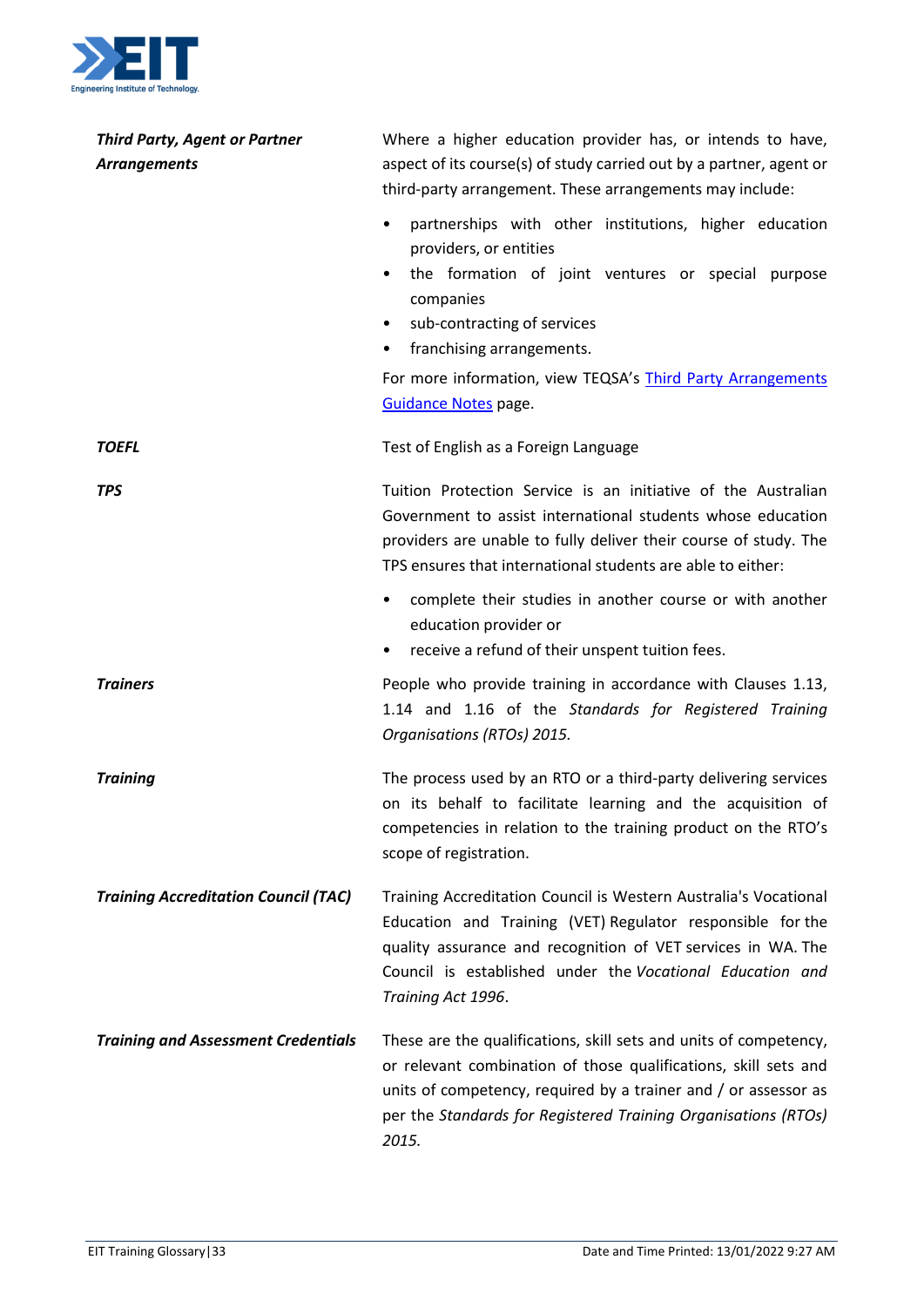

| <b>Training and Assessment Strategies</b><br>and Practices | The approach and method adopted by an RTO with respect to<br>training and assessment designed to enable learners to meet the<br>requirements of the training package or accredited course.                                                                                                                                                                                                                                                                                                                                     |
|------------------------------------------------------------|--------------------------------------------------------------------------------------------------------------------------------------------------------------------------------------------------------------------------------------------------------------------------------------------------------------------------------------------------------------------------------------------------------------------------------------------------------------------------------------------------------------------------------|
| <b>Training Council</b>                                    | A State or Territory body comprising representation from the<br>industry parties responsible for providing advice to governments<br>on industry training needs.                                                                                                                                                                                                                                                                                                                                                                |
| training.gov.au                                            | The national register for recording information about RTOs,<br>training packages and accredited courses. Information is<br>searchable and publicly accessible on the internet. It contains<br>comprehensive information on endorsed training packages<br>which have been approved by Ministers and includes full details<br>of competency standards, a listing of support materials with<br>contact sources, details of AQF accredited course / qualifications,<br>and contact details, and scope of registration of all RTOs. |
| <b>Training Package</b>                                    | The components of a training package endorsed by the Industry<br>Skills Council or its delegate in accordance with the Standards for<br>Training Packages. The endorsed components of a training<br>package are:                                                                                                                                                                                                                                                                                                               |
|                                                            | units of competency<br>٠<br>assessment requirements (associated with each unit of<br>٠<br>competency)<br>qualifications, and<br>٠<br>credit arrangements.                                                                                                                                                                                                                                                                                                                                                                      |
|                                                            | The endorsed components form part of the requirements that<br>an RTO must meet under these Standards. A training package<br>also consists of a non-endorsed, quality assured companion<br>volume(s) which contains industry advice to RTOs on different<br>aspects of implementation                                                                                                                                                                                                                                           |
| <b>Training Product</b>                                    | AQF qualification, skill set, unit of competency, accredited short<br>course, and module                                                                                                                                                                                                                                                                                                                                                                                                                                       |
| <b>Transcript</b>                                          | See Record of Results                                                                                                                                                                                                                                                                                                                                                                                                                                                                                                          |
| <b>Transition Period</b>                                   | Where a training product has been superseded, removed or<br>deleted from the National Register, the allowable timeframe<br>within which the learner's training, assessment, and AQF<br>certification documentation issuance must be completed or, in<br>the case of a superseded training product, within which the<br>learner is transitioned into the replacement training product.                                                                                                                                          |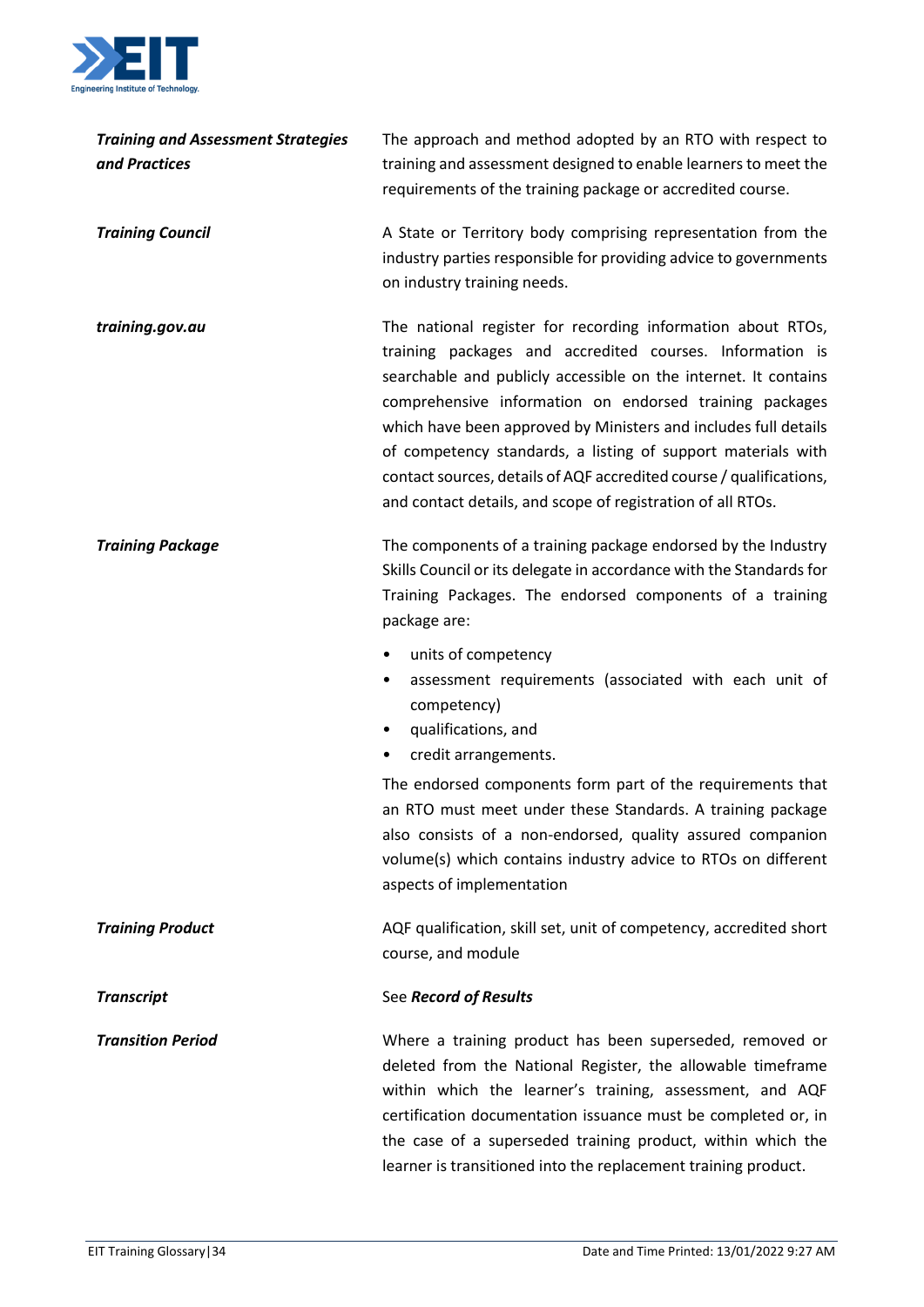

<span id="page-34-1"></span><span id="page-34-0"></span>

| <b>TRUSSRTO</b>              | EIT's Student Management System (SMS)                                                                                                                                                                                                                                                                                                                                                                                                                                                                                                                                        |
|------------------------------|------------------------------------------------------------------------------------------------------------------------------------------------------------------------------------------------------------------------------------------------------------------------------------------------------------------------------------------------------------------------------------------------------------------------------------------------------------------------------------------------------------------------------------------------------------------------------|
| U                            |                                                                                                                                                                                                                                                                                                                                                                                                                                                                                                                                                                              |
| UC                           | Unit Coordinator $-$ coordinates delivery of the particular unit<br>they are involved with for all sites and modalities for which the<br>unit is being delivered.                                                                                                                                                                                                                                                                                                                                                                                                            |
| UL                           | Unit Lecturer (also known as Supplementary Expert Lecturer) see<br>SEL.                                                                                                                                                                                                                                                                                                                                                                                                                                                                                                      |
| <b>USI</b>                   | See Student Identifier.                                                                                                                                                                                                                                                                                                                                                                                                                                                                                                                                                      |
| <b>Unit of Competency</b>    | The specification of the standards of performance required in the<br>workplace as defined in a training package.                                                                                                                                                                                                                                                                                                                                                                                                                                                             |
| v                            |                                                                                                                                                                                                                                                                                                                                                                                                                                                                                                                                                                              |
| <b>Validation</b>            | The quality review of the assessment process. Validation involves<br>checking that the assessment tool(s) produce(s) valid, reliable,<br>sufficient, current, and authentic evidence to enable reasonable<br>judgements to be made as to whether the requirements of the<br>training package or VET accredited courses are met. It includes<br>reviewing a statistically valid sample of the assessments and<br>making recommendations for future improvements to the<br>assessment tool, process and/or outcomes and acting upon such<br>recommendations.                   |
| <b>VET</b>                   | See Vocational Education and Training (VET)                                                                                                                                                                                                                                                                                                                                                                                                                                                                                                                                  |
| <b>VET Accredited Course</b> | See Accredited Course.                                                                                                                                                                                                                                                                                                                                                                                                                                                                                                                                                       |
| <b>VET Student Loan</b>      | "The VET Student Loans (VSL) program assists eligible students<br>pay tuition fees for approved higher-level (diploma and above)<br>vocational education and training (VET) courses, when studying<br>at VET Student Loans approved course providers. The program is<br>designed to provide financial support to students undertaking<br>higher level training in courses that address workplace and<br>industry needs, creating better opportunities for employment."<br>An extract from the Department of Skills, Education and Employment website<br>on 17 February 2022. |
| <b>VET Qualification</b>     | See AQF Qualification.                                                                                                                                                                                                                                                                                                                                                                                                                                                                                                                                                       |